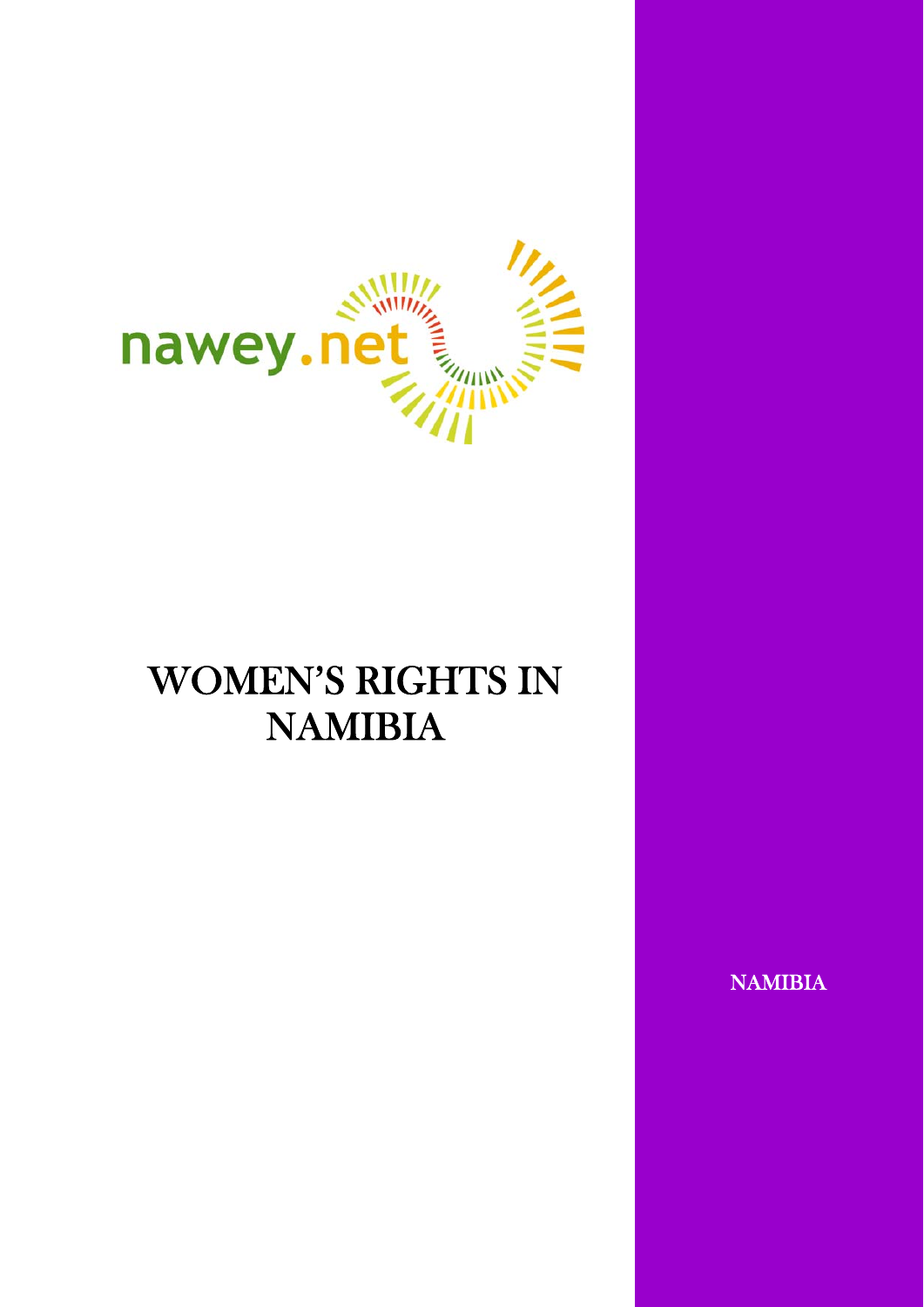

TITLE: Women´s Rigths in Namibia

GROUP: Justina Shilongo

Work done in the Master on Empowerment and Leadership in Development Projects, within the project *10‐cap1‐0863 "Young Women, Empowerment and Development in Subsaharan Africa"* cofinanced by the Spanish Agency of International Cooperation for Develoment and executed by Fundación Mujeres.

This publication was produced with financial support from Spanish Agency for International Development Cooperation (AECID). Its content are the exclusive responsibility of the author(s) and does not necessarily represent the views of AECID or Fundación Mujeres.

Octubre ‐ 2011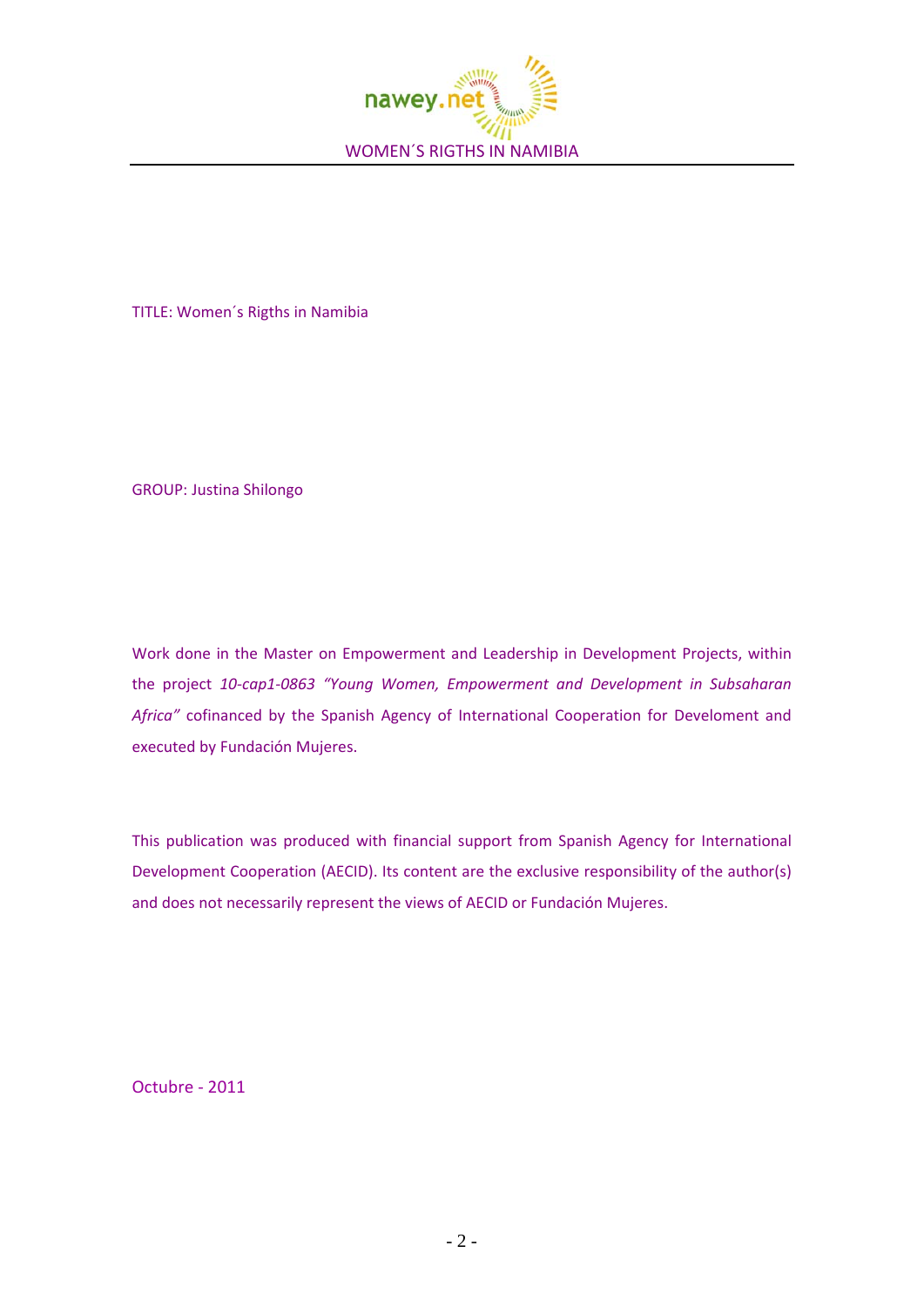

# **SUMMARY**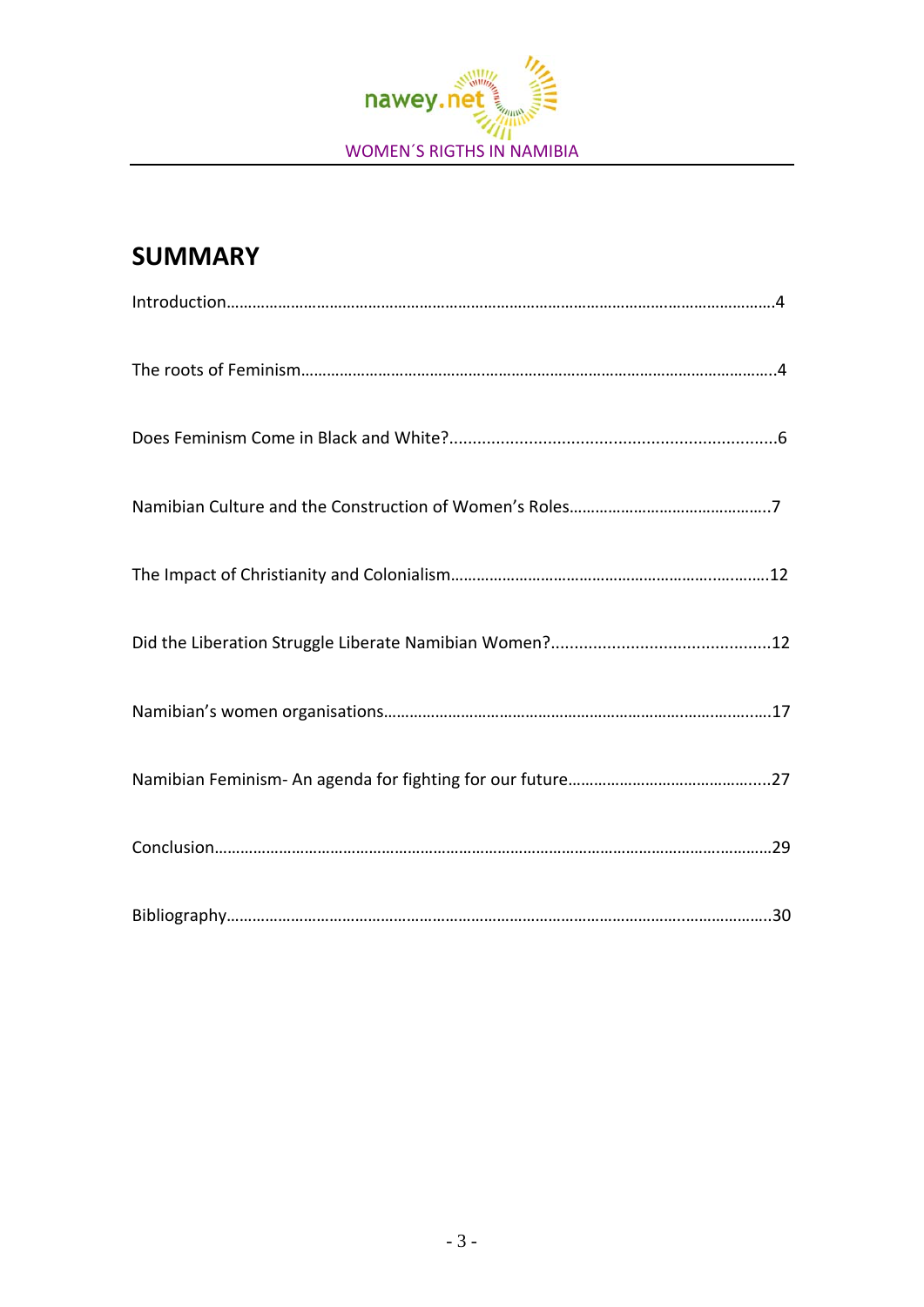

#### **Introduction.**

Namibia gained its independence from South African occupation in 1990 after a 24 year liberation struggle, but in some ways Namibian women are still fighting their own liberation struggle. Male Namibian politicians have argued that feminism is a western idea and that African culture respects women as mothers, but that men are the head of the house. However, there are many forms of feminism and women in Namibia have fought for their rights in different ways over many years. The growth of women's organizations and the campaign for women's rights in Namibia are not just a reaction to immigrant ideas, but show that Namibian women have organized themselves to make demands about issues that matter to them.

#### **The roots of Feminism**

The word Feminism has been described in many different ways based on different understandings of women's identity, but with one common goal which is to improve the human rights of women and to fight for gender equality between men and women. Sex is seen as an factor that can help explain the balance of power within a society:

*"In general, feminism asserts that sex is a fundamental and irreducible axis of social organization which, to date, has subordinated women to men. Thus feminism is centrally concerned with sex as an organizing principle of social life and one that is thoroughly saturated with power relations . . . This structural subordination of women has been described by feminists as patriarchy, a concept that has connotations of male‐headed family, mastery and superiority."* (Barker, 2008: 281)

The women's movement is often linked to the history of the struggle by women in the western world to obtain the vote. The fight for universal suffrage which in Namibia was mainly about racial equality was in early twentieth century Europe a gender issue. In 1909 the British author George Bernhard Shaw wrote:

*"If I were a woman I'd simply refuse to speak to any man or do anything for a man until I'd got the vote. I'd make my husband's life a burden and everybody miserable generally. Women should have a revolution. They should shoot, kill, maim, destroy until they are given the vote " (Cohen and Mayor, 2004: 660)*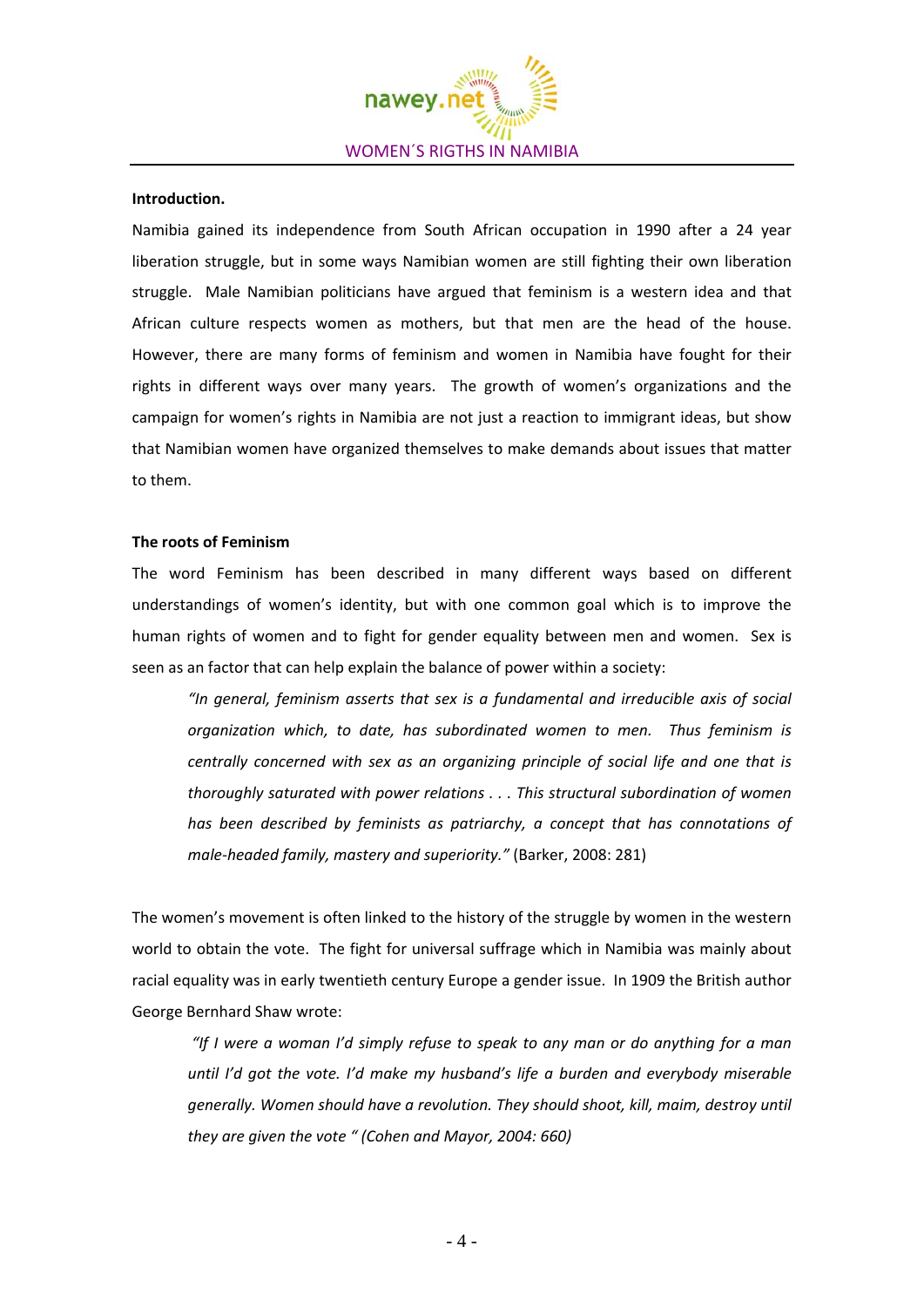

Beatriz Torres Martin stated in her book *A Model of Action* that Feminism has appeared for the first time in the early  $19<sup>th</sup>$  century. Beatriz further argued that it was the century of large, emancipator and social movements. The first movement that was started in that century was the suffrage movement when women started to organize themselves to demand the right to vote. In the United States the suffrage movement was closely related to the abolition of slavery and religious reformism of moral purity. Women not only demanded for the right to vote but also for equality and called for the genuine universality of democratic and liberal values.

The women's strategy was based on the belief that once they had gained the right to vote and had gained access to Parliaments they would be able to change laws and institutions. If women could vote and would vote together as a group they could change almost anything. The vote was also to bring together women with widely different political views as they considered that all women had suffered similar discrimination regardless of their social class. However one of the constant tensions within feminist thinking has been the argument as to whether women are mainly fighting men for equality or whether the struggle should be seen in the context of a wider economic struggle for justice and equal rights. As early as 1914 Lily Gair Wilkinson wrote in a pamphlet called *Women's Freedom*:

*"Vote for women! There is a cracked and treble sound about that the call for votes can* never be a call for freedom. For what is it to vote? To vote is to register assent to being *ruled by one legislator or another" (she went on saying that the suffragettes) although many of them suffered bravely for their illusions, are but a travesty of true rebel women. Rebel women struggle to be free from bondage and they struggle not against the men who share their interest in life, but side by side with these men" (Rowbotham, 1975: 102.)*

Wilkinson was already arguing that women's liberation was not a struggle against men, but a necessary step to men's own liberation from being restricted to expectations in life that were also based on their gender:

*"In free communal life it will be found, not that women are not emancipated by becoming lawyers and doctors and whatnot, but that men are to be emancipated by*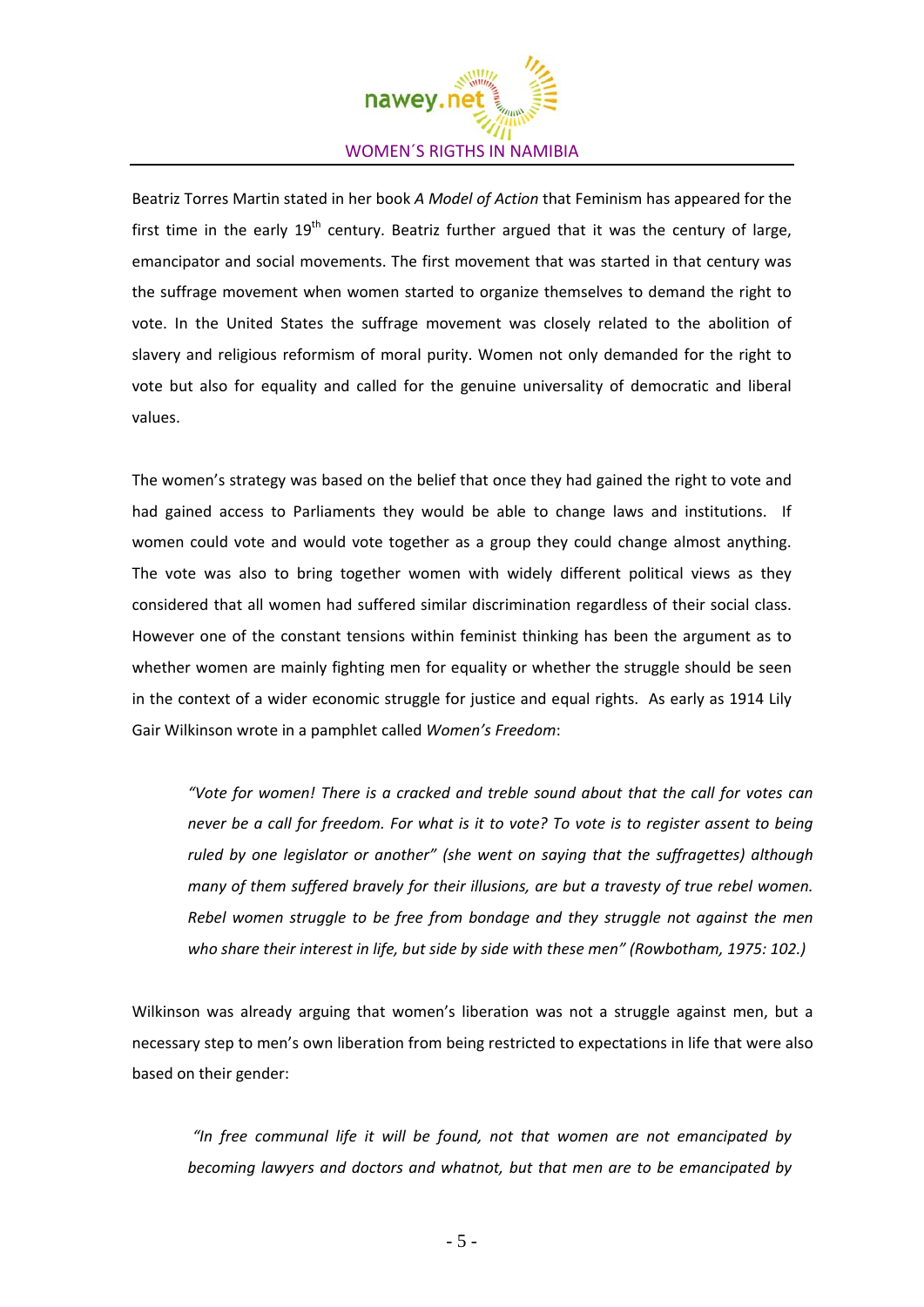

*withdrawing from such abnormal occupation and the returning to home and gardens and fields as the true sphere of human life" (Rowbotham, 1975: 103)*

An early example of feminism being linked to a wider range of issues was the Seneca Falls Declarations that was adopted in America in 1848. As Beatriz Torres Martin argues:

*"This declaration identified and condemned the many forms of sexist, discrimination in American society which also included the deprivation of the right to vote, civil death and disenfranchisement of married women, monopoly of profitable employment, exclusion of women from certain professions, excluding of women from ministerial priesthood, different codes of morals for men and women, destruction of self‐ confidence and self esteem and religious and social degradation" (Martin).* 

The declaration also included a number of resolutions based on the principal that all women are equal to men. Therefore it demanded gender equality, equal payment and work options, the right to freedom, inheritance, property and political action, access to education and above all the end of the assumption of male superiority in all areas of society.

Whilst the first phase of the womens' movement in Europe was linked to the struggle for the vote, the second phase in the 1960s and 1970s was linked to sexual freedom. In particular, the key issues were access to contraceptives to allow a woman to decide when she gave birth, an emphasis on women's sexual freedom (including some arguments that lesbian relationships were the only way to avoid patriarchy in the bedroom) and the right to abortion (a woman's right to choose). However, it was these claims to sexual liberation that were criticized by some African women who argued that these issues were not the priorities of African women.

# **Does Feminism Come in Black and White?**

Gwendolyn Mikell argues that: `The new African approach differs radically from the western form of feminism with which we have become familiar with'. For instance family structures in countries like United States and Britain led to a campaign for female control over reproduction and choice within human sexuality. However on the other hand Africans think of their responsibility as dual. The bearing of children in Africa is a primary responsibility and their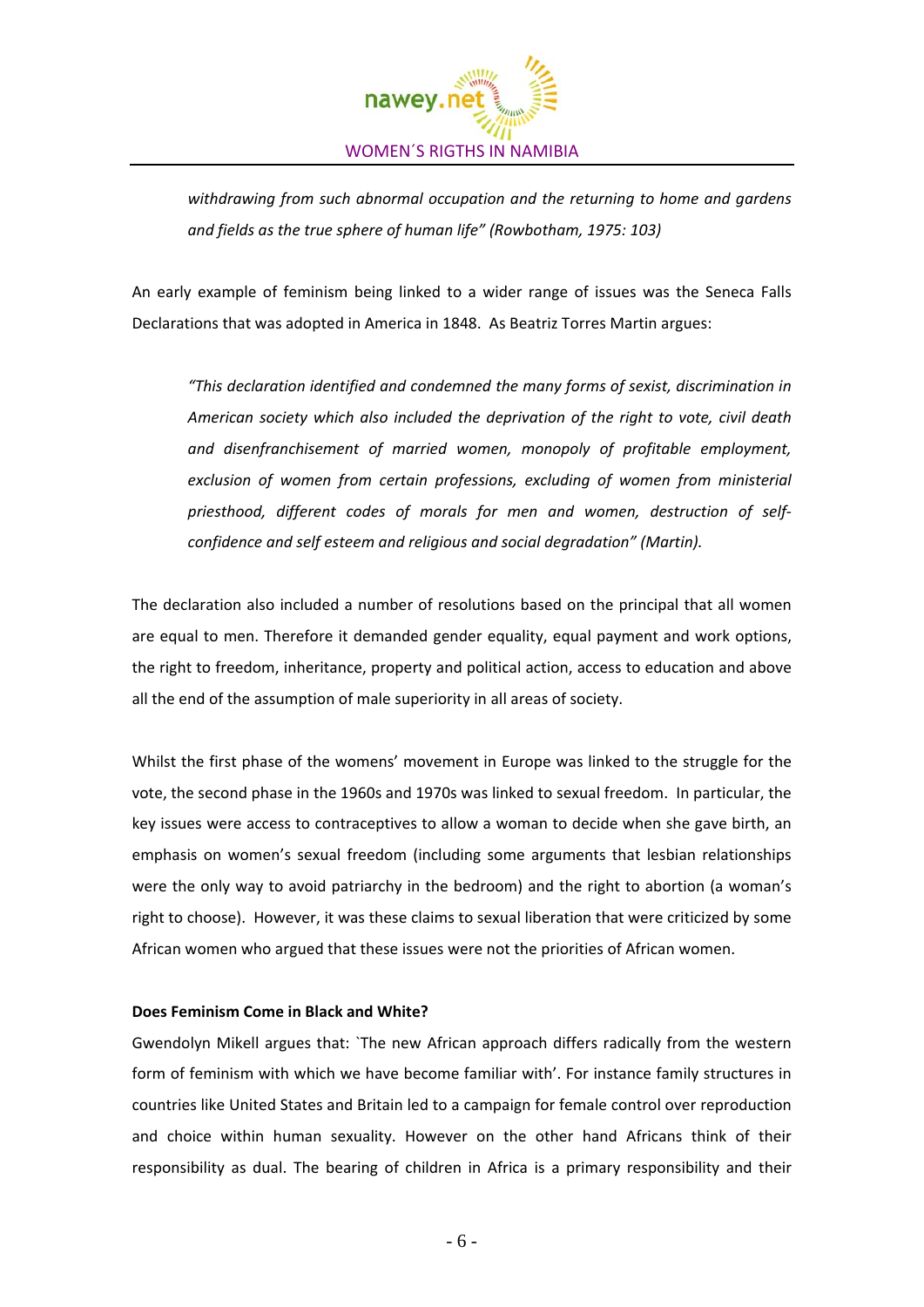

status as a woman depends on this. Women of Africa also believe that their responsibilities to maintain the family, village, community are also crucial.

*"African Feminism owes its origins to different dynamics then those that generated western feminisms. It has largely been shaped by African women's resistance to western hegemony and its legacy within African Culture"* (Mikell, 1997: 4)

Any women in Africa that fails to bear children and to be an autonomous economic contributor is regarded as not having self respect, that means the relationship between polygamy, the number of children women bear and the type of productive system and the items produced is a important one. African feminists:

*". . . hear politicians grumble that external pressure and support are forcing them to rephrase and verbally pattern their goals according to Western economic, political, and gender models, rather than on their own authentic cultural models"* (Mikell, 1997: 2)

However, some African feminists believe that feminists based in the west have been partronising towards their sisters in Africa and that there is some justification to the criticism. For example, Nnaemeka argues:

*"The arrogance that declares African women `problems' objectifies us and undercuts the agency necessary for forging true global sisterhood. African women are not problems to be solved. Like women everywhere, African women have problems. More important, they have provided solutions to these problems. We are the only ones who can set our priorities and agenda. Anyone who wishes to participate in our struggles must do so in the context of our agenda"* (quoted in Sachikonye, 2010)

#### **Namibian Culture and the Construction of Women's Roles**

Namibia as a country is divided today into thirteen regions containing eleven main ethnic groups, so it would be too simple to talk about `Namibian culture' as a single culture. Namibia is one of the countries in Southern Africa with the oldest inhabitants, the San who, traditionally, lived as hunters and gathers and frequently moved around. Bantu people who migrated from central Africa arrived in Namibia at different times. The Herero who settled in the central and north western part of the country were pastoralists with traditions and rituals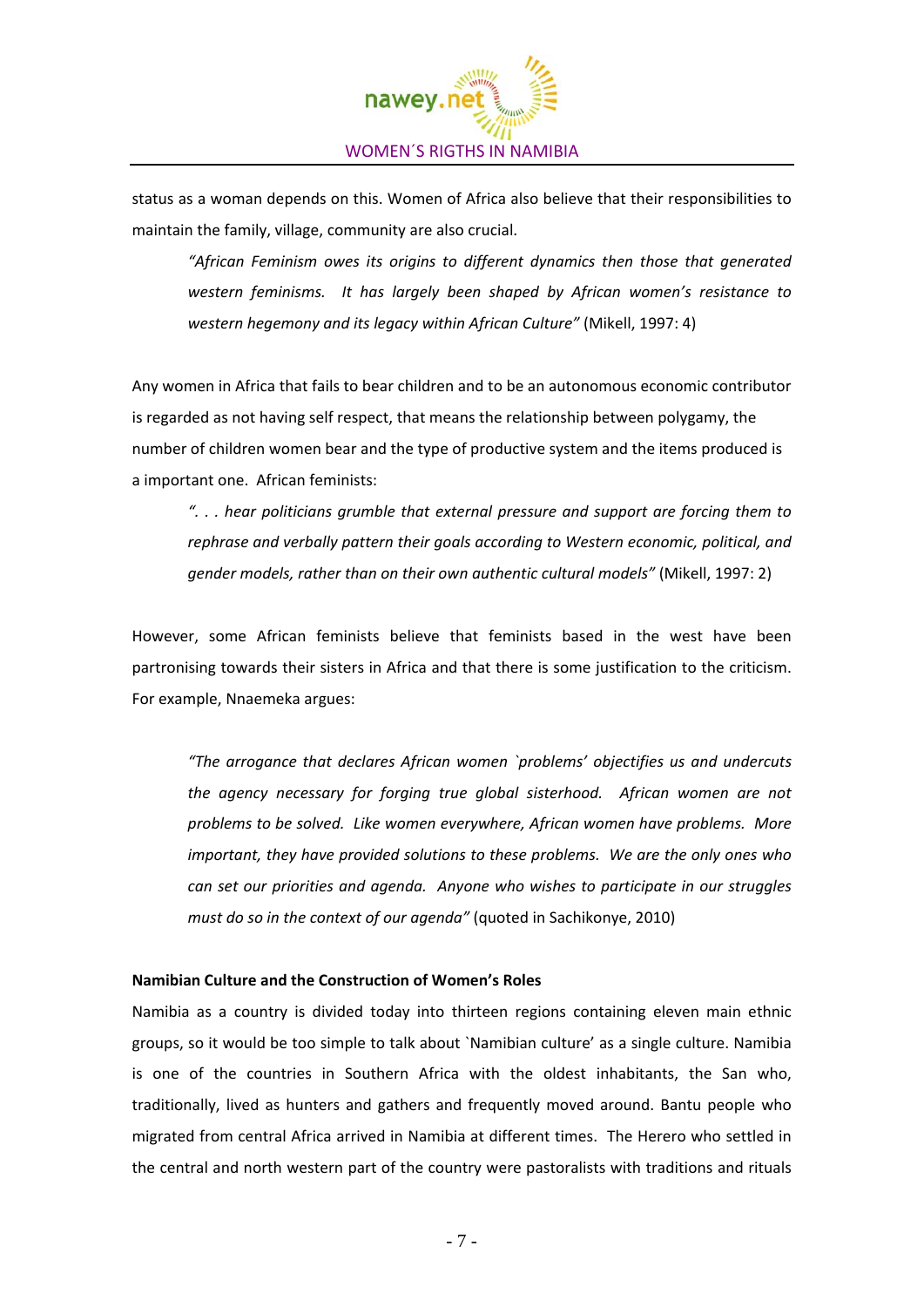

that were strongly linked to cattle. In contrast the Ovambo Kingdoms in the far north, as well as the communities living in the north-east (Kavango and Caprivi Regions today) lived mainly by cultivating crops, which were their main source of food as they were settled in very fertile lands, although they also possessed some cattle and goats and caught fish. The Namas and the Damaras were mainly farmers who lived in a pastoral economy based on smaller animals, mainly goats, and sheep, as they lived in the drier parts of the country.

The largest population group are the oshiwambo‐speaking communities who are divided into seven Kingdoms, which each speaks different dialects of Oshiwambo, but who share common cultural characteristics. As I come from this ethnic group I will say a bit more about the traditional culture of the Ovambo, with particular reference to gender.

In the Owambo culture the man was always the head of the house, followed by the wife (or wives in the case of wealthier men who were polygamous) and the man put up most of the house rules, however the house chores were divided among everyone in the house. The boys were responsible for stock herding, heavy agricultural work and most crafts. Women and girls were responsible for cultivation, fishing, domestic work and some crafts like weaving traditional baskets. Each of the communities had their own leader (*Elenga*) who was responsible to set up all the rules for everyone in the community and had all the power and his household and family were more highly respected then others. These `headmen' (they were usually, but not always, men) gave allegiance to a King (*Ohambo* or *Omukwaniilwa*) When the king died he was traditionally replaced by his sister's son - rather than his own son, as in many other cultures. So this meant that women in the royal family could have a significant influence.

Even though the Man were the head of the house the work of the women was highly acknowledged because the Wife/wives were the backbone of the house. Women had to do most of the work in the house and the whole agriculture production depended on their hard work with the help of the children. That is one of the reasons why polygamy was not a problem in the oshiwambo‐speaking community as there was a belief that the more wives a man could marry the more crops could be produced to feed all the children. In customary law the husband was the owner of the wife. Even though men were allowed to marry as many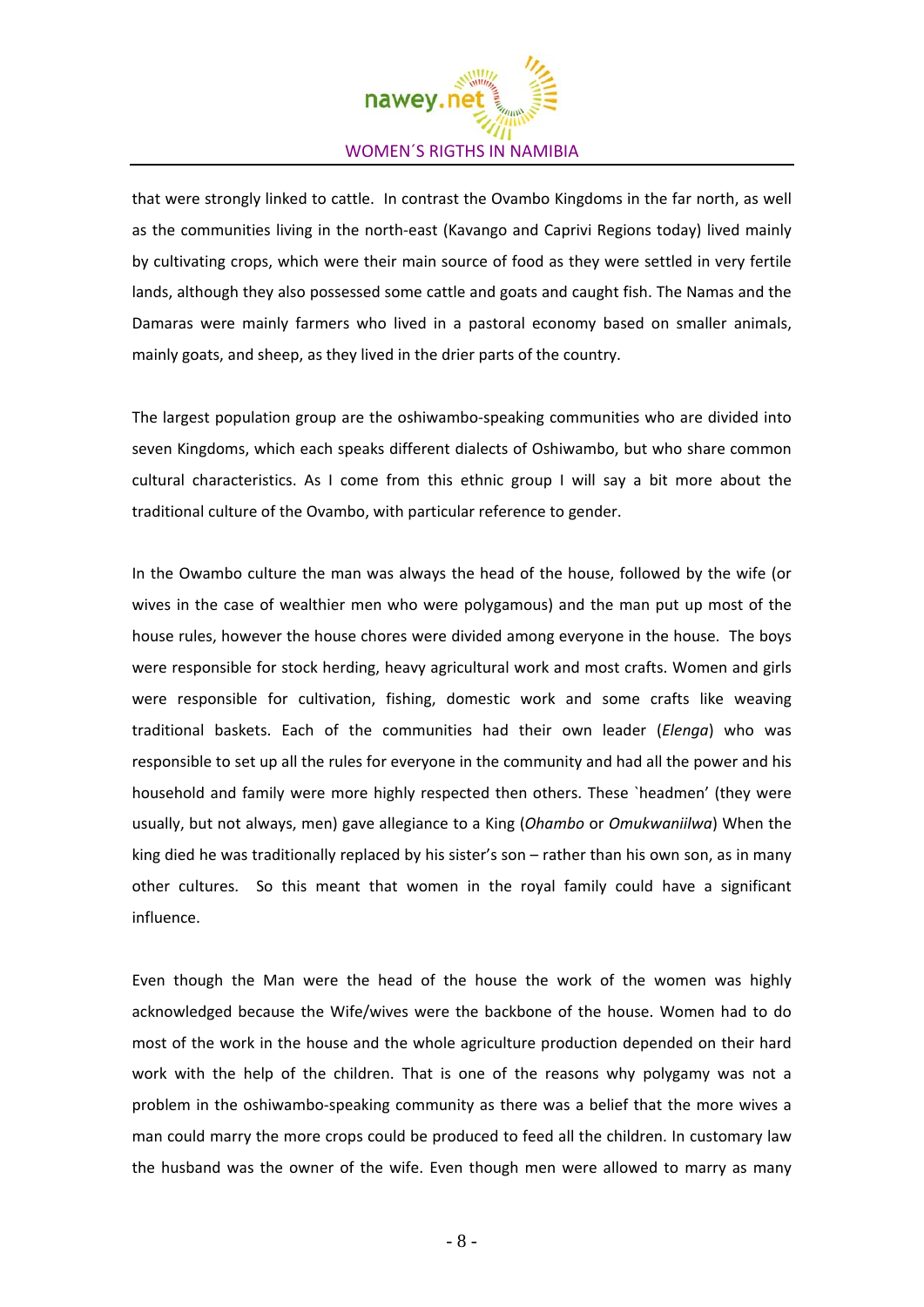

women as he could afford to support, divorce was not common. However, a woman was not restricted from separating with her husband and women were not excluded from the community if they decided to get divorced. The wife could go with her children because it was believed that the children belonged to the mother's family and not to that of the father but she would not inherit anything from the husband. However, women were not allowed to own their own land or wealth, so divorce would mean that a woman would lose her home and have to return to her parents (who might not be willing to receive her). Divorce was possible. Ilna Soiri quotes the experience told to her by one woman:

*"I get married by traditional wedding, during the wedding people were killing cows and making traditional beer. First I was married by one man and we got divorce, then I was married again by the chief then I divorce again then I go to join the church and from there I went to build my own house."* (Soiri, 1996: 24).

The *efundula* ceremony can be used as a good example of the way in which power relations were shown through traditional rituals. The *efundula* or *ohango yiitsali* ceremony (depending on which dialect of Oshiwambo that you speak) was a traditional wedding ceremony that all young women were meant to pass through. Any woman could take part in the ceremony, even if they were already engaged to a man. The important point of the ceremony was that a woman was not supposed to become pregnant before she had been through it. In other words it was a way for the community to give their consent and to show their agreement that a girl was old enough to become a mother.

After the ceremony a young woman could obtain a husband and they could start a family. Whilst there was not really a bride payment like `lobola' in the Ovambo Kingdoms the man had to symbolically provide the bride's family with five traditional hoes and a cow (that was often used for a feast). It is interesting to note that any man who could not afford to provide these gifts would not be allowed to start a family, but would be allowed to marry a woman who already had one or more children. Before the twentieth century it was rare for a young woman to marry a single man. "Most married men who already had several wives and many children. In most cases these men were as old as their own fathers, but because most of them were wealthy it was easy for them to get more young wives whenever they wanted: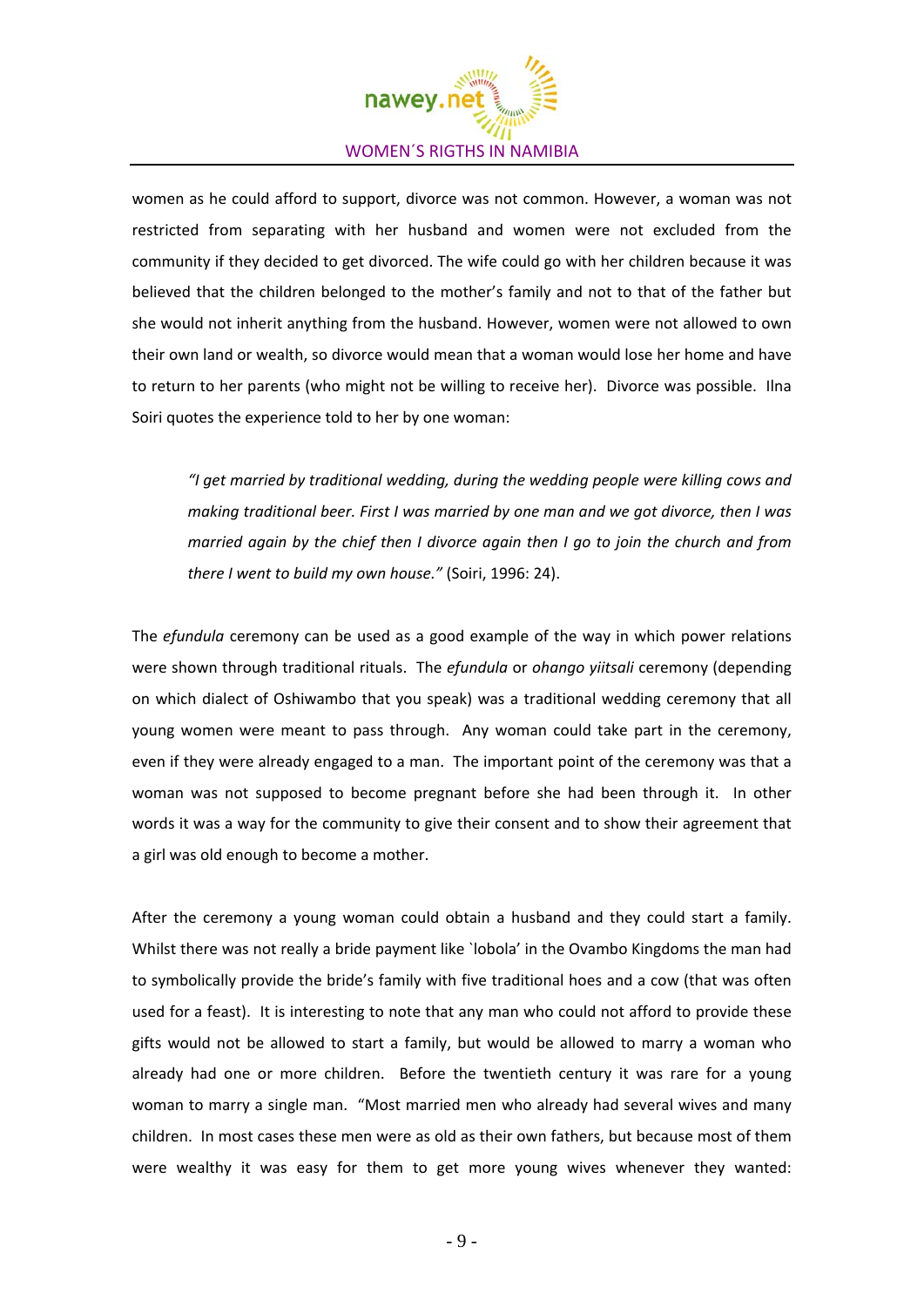

(Shigweda, 2000). Young girls have to learn their future roles from their elders by watching and imitating them in all the activities they do. When young girls reached puberty they acquire more skills for their potential roles through traditional rituals and customs. Young girls had to pass through the ritual ceremony to be accepted in the category of women.

*Heike Becker* in her paper 'rethinking sexuality in Africa' stated that Efundula used to be a very big and well respected ceremony and all parents who had girls that had reached the age of marriage would start with all the preparations beforehand and take their children to get married. The main reason behind the efundula was to avoid young girls from getting pregnant before marriage. Any young women who got pregnant before undergoing the initiation of efundula was still considered a girl and was either burned or stoned to death and it did not only bringing great shame to your mother but to the whole entire community and its leaders in particular, as it was a widely accepted taboo for a girl to fall pregnant before her efundula. The entire community then gathered and witnessed the burning and the shouting of mean words to her and her mother. Mothers always tried to make sure that did not happen.

If then an incident like that happened, for mothers to save their beloved daughters lives, many families reportedly tried (although very few succeeded) in smuggling out pregnant girls to neighbouring communities. In those days clothes were less concealing and it was very difficult to hide a pregnancy for long. If a young girl became pregnant the elders would therefore notify her immediate parents before the pregnancy became visible to the public. When a pregnant girl was successfully smuggled out of her community to another community (e.g Ongandjera or Ombalantu) where such practices were not happening she would then become free and no harm would be done on her by anybody.

The only other way to save the lives of the young girls who falls pregnant before efundula was to turn to a form of abortion, according to the oral history. One of the interviews I had was with an old lady in owamboland who told me that in the past there were several ways to get rid of the pregnancy, one included chewing the seeds of a shrub called olumono a well known plant, but it is said to be very poisonous and one could die if you exceeded the amount that you had to chew. Another form of abortion was carried out by taking a sharp stick and trying to pop the uterus open for the blood to come out which left the girl with a high risk of getting an infection or even cancer. The most commonly used method to abort babies involved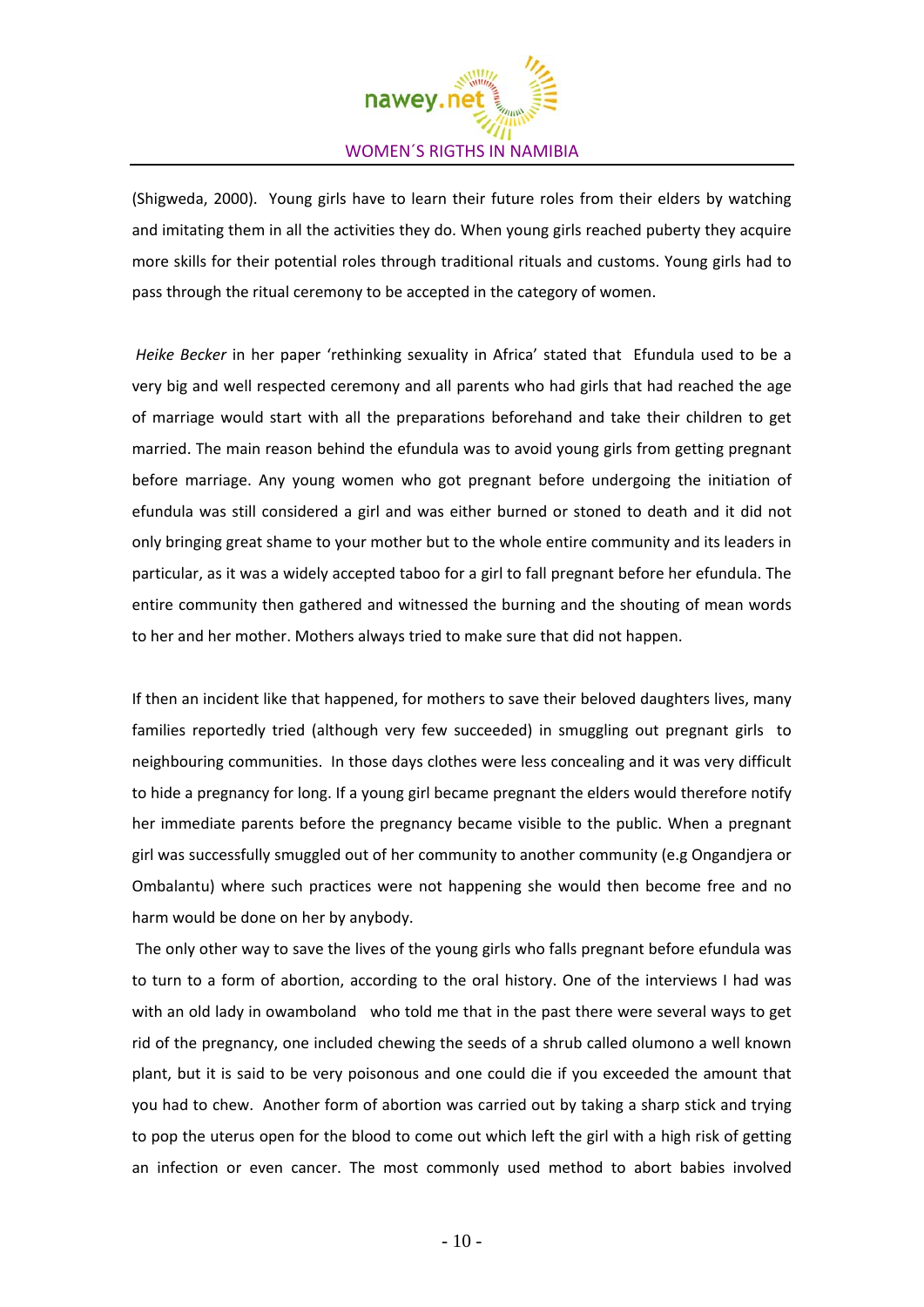

smashing or deep massaging of the foetus inside the mother's womb by using fists or a knee. The process was therefore said to be very painful and could also be life-threatening to the mother.

I researched the subject further in a discussion with a retired teacher from the Roman Catholic School at Dobra in Windhoek. He said he had lived near a village where the practice of burning young girls who had fallen pregnant took place. It was under a tree called (Omwandi gwaasimbakadhona) which simply means "a tree of girls who falls pregnant before marriage" . The tree was in a pond which grew so much grass every year and where there were also some palm tree shrubs and the leaves of these young trees were used to tie the girl up. This place is in Otshiku tsyomututu (now called Etayi Constituency) in Oukwambi, and it was near the boundary between the Oukwambi and Oukwanyama kingdoms. He further said sometimes a girl got lucky when people just came to tie her up and set her on fire, but then left her alone to die, and the palm leaves sometimes got loose and she would then get a chance to escape into the kwanyama kingdom and no one would hurt her again.( Agapitus)

Men who impregnated a girl were always left to go free because he remained the same and did not bear children so with that advantage he would always be looked at as a free man. After passing through the ceremony a young women could now give birth even if she was not taken yet or having a husband. Some of the attributes of efundula were the attire and an adult woman's hairstyle. The efundula ceremonies were thus a cornerstone of legitimizing female sexuality and reproduction.

Even though the dates of commencement of this ceremony were decided by the king, the rites were directed by the ritual leader who was always a man; his assistant was usually a woman who was the master of ceremony. The ritual leaders were invariable old men who were circumcised and because in the  $20<sup>th</sup>$  century many of them were from Angola as initiation leaders were from those areas where circumcision was still being practiced and the practice had already died out in the Ovambo kingdoms by 1900. In the cases where there was no circumcised man a women could also direct efundula if she was a daughter of a man that was circumcised. That meant that the position of omupitifi who was also a traditional healer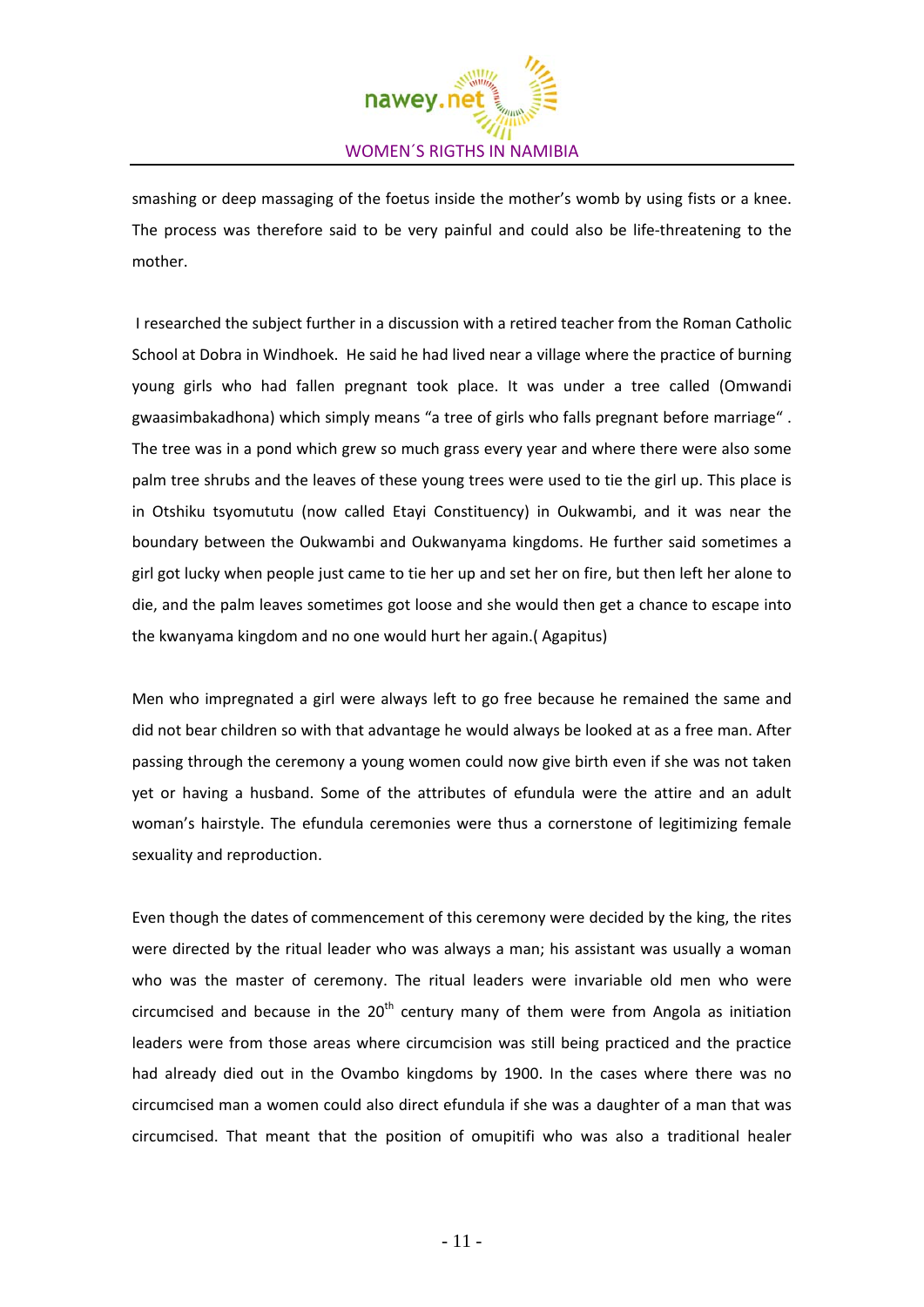

(Onganga) has being passed on for generations from either a father or a mother to their son or daughter.

The study showed that tradition had started changing even before, the church came into Namibia because even in the early  $20<sup>th</sup>$  century (before effective colonial control had been established over the Ovambo kingdoms) it was not so easy to find circumcised men to perform the efundula rituals in the Oukwanyama kingdom. Today it is rare to find young men circumcised at all because of the tradition that started dying out and because of the church's intervention.

Becker further argued that if that was the case then the power of a woman were still not recognized and most of these practices were based on masculinity as it was more in favour of men, especially older men.

# **The Impact of Christianity and Colonialism.**

Christianity brought a lot of changes in Namibia especially in our cultures. The first aspect of the social influence of the early mission was on family life, marriage and the position of women. The preaching of gospel brought changes in the position of women in traditional society when the emphasized that the good news of the gospel was also meant for women and that marriage was meant for one man and women only.

Secondly, women got opportunities to attend school and received exactly the same standard of education as men. Women were trained and could work independently in profession nurses and teachers and they could also play important official roles in churches especially in ovamboland. Women could read, write, do needle work and obtained household skills. However the mission schools also provided a gendered curriculum. Whilst literacy empowered women as it gave them the potential to access different forms of knowledge, the mission schools also tended to teach girls the skills that they would need to become domestic workers.

#### **Did the Liberation Struggle Liberate Namibian Women?**

Just like any other African countries women have played an important role in anti‐colonial struggles in Namibia. Mary Nash in her book, stated that Women activists in Namibia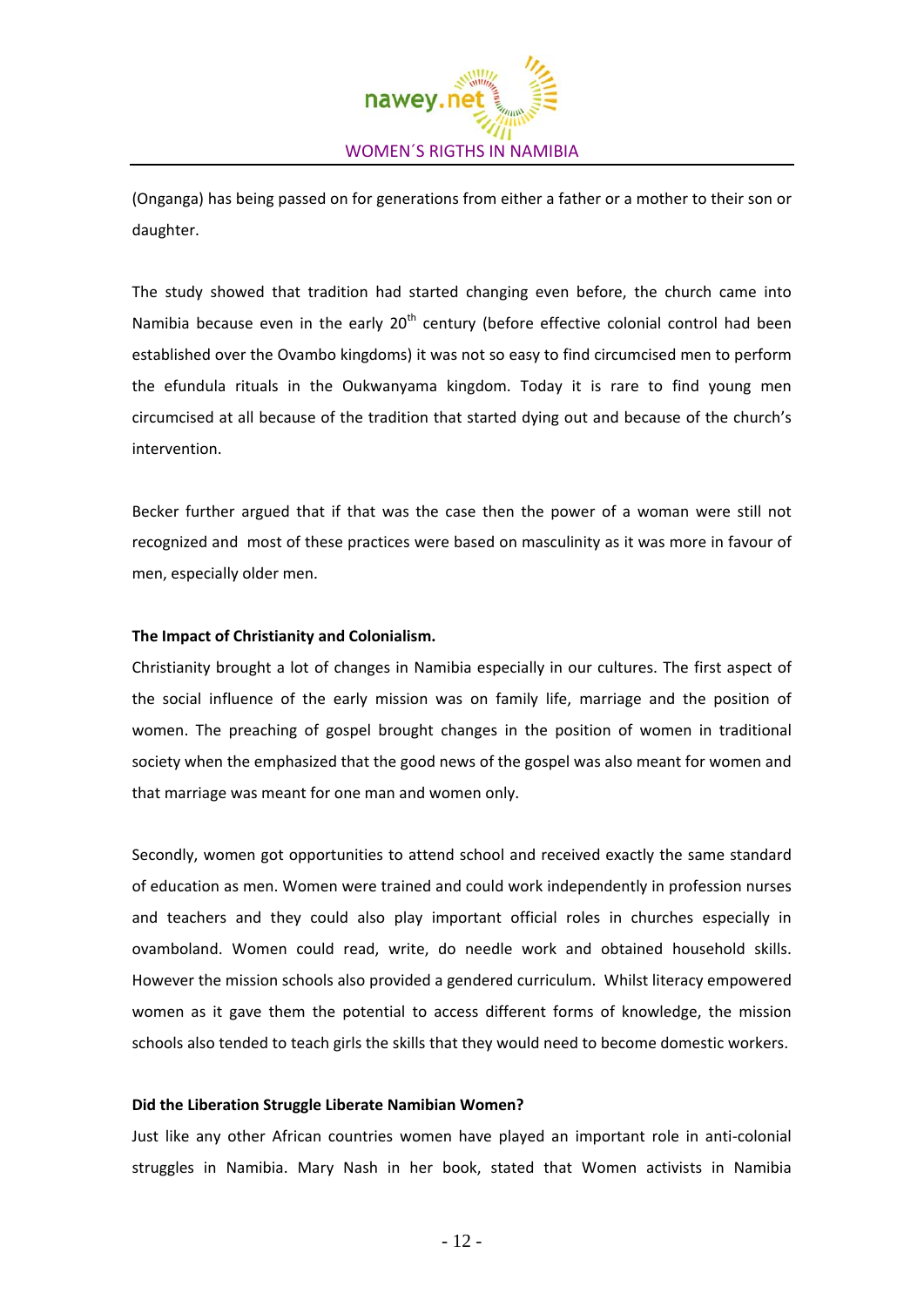

participated in the armed struggle for national liberation within the SWAPO (South West Africa People's Organisation) and paved their way to the introduction of gender equality in the Namibian constitution.

The women's movement in Namibia started around the 1950's in Windhoek when many women managed to move and settle in the city, but found limited job opportunities. Many of them were working as domestic servants, but others made their own jobs by brewing beer. They settled in the Old Location where there was a mixture of different ethnics groups, with dynamic economic interaction with the whites. During the 1950's South Africa controlled the Municipality of Windhoek and they wanted to demolish the Old Location and build a new township on the outskirts of Windhoek.

IIna Soiri in her book 'The radical motherhood' stated that the overall plan to demolish the old location was to impose more strict segregation on the different ethnic and racial groups and to forbid the brewing of traditional beer which was the most important source of income to most women and was the only way they could send their children to get education - mainly at the Christian schools. The ban on brewing traditional beer was simply to restrict the economic activities of women.

Soiri further argued that it was then that the women started to organise themselves and tried to negotiate with the authorities but because of the lack of true representation the authorities refused to listen to their arguments and continued with their plan to destroy the houses and people were deported to new areas. A group of women protested on  $4<sup>th</sup>$  December, 1959 about the valuing of houses as the first stage of the plan to remove them and four women and one man were arrested (Jafta et al., 1999: 29)

A second organized women's protest then took place on the  $8<sup>th</sup>$  December in the same year when women boycotted the Beer Hall run by the Municipality and organized a protest march which some sources claim involved 1,000 women to demand the release of the women and protest against the community's removal from the Old Location by the municipality. A couple of days later police opened fire on a crowd and the  $10<sup>th</sup>$  of December today is celebrated as Namibia's Women's Day each year. The shooting killed 13 people (including one woman,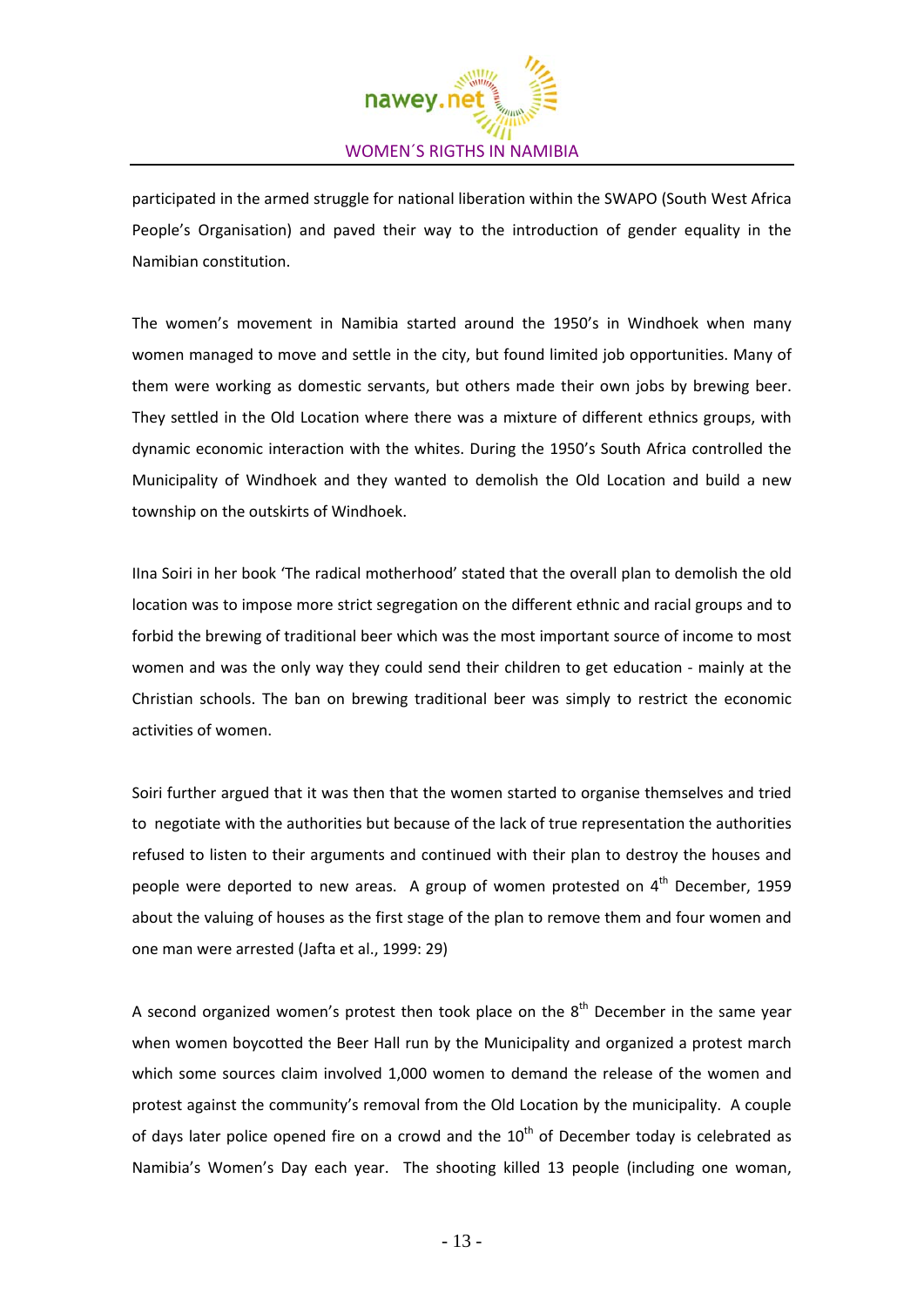

Kakulukaze Mungunda). The old location incident was a turning point in the resistance movement and the starting point for women to become leaders in the organized resistance against the South African occupation of Namibia.

The first reported women to go to exile left in 1963. Even though it was very difficult for women to go to exile because of their family and social responsibilities as well as the fact that traditionally fighting was regarded as a male activity, however many women forced their way through. A big number of women went in the 1970's.

*"I went abroad into Angola at that time there was a war of bangas it was in 1963 from there we went to Zaire. I was with my boyfriend we left together. While we were in Zaire we met with the President (Nujoma) in Zaire in 1964 the president organized somebody to present our case when our passport were organized we were authorized to board a plane to Tanzania we were told to go military training it was a SWAPO training camp"* (Soiri, 1996: 62)

One of the woman fighters said that she was treated equally to the men because they were only a few and she was allowed to train military alongside men in Tanzania*:*

*I left the country because of colonial oppression I decided on my own to go there were not many women at the time I was treated very well, because many man when the saw that I was the only women among them, they treated me very well in Tanzania there was no other Namibia women there were only two woman, but they were not on the side of military they were more sort of students. (Soiri 1996: 62)*

SWAPO penetrated into the Northern part of Namibia and many women started to understand the aims and visions of SWAPO even though they were afraid and terrified by the situation the hatred of the colonial regime was so strong that they overcame their fear and the consequences that came with it.

"You know I use to tell people that maybe I was in my blood there is an injection of *politics because when I was a young girl I had high interest politics at fifteen I started to join SWAPO rallies and I became a member of SWAPO youth league. My parents were so worried about me my father used to say.. my goodness.. my daughter is just* behaving like a man, I really did but I think what make me to join is my father before I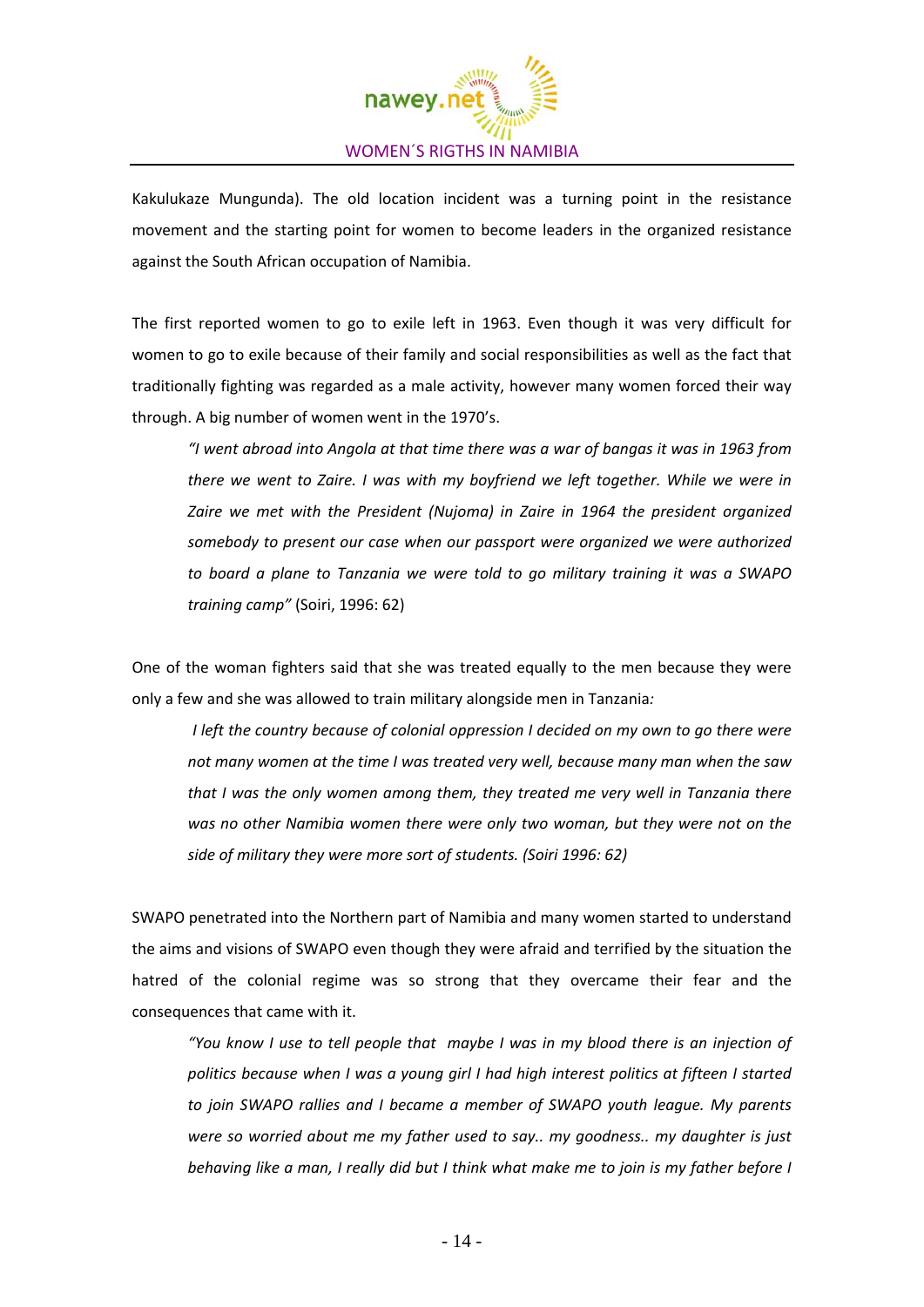

*was born my father was already a migrant worker I said to my father that one day when I get married my husband is not going to work as a migrant labour that really made me join the liberation struggle at the early age because I didn't want my children to grow like I did" Soiri : 69*

Women not only cooked for men, clothed, sheltered and gave moral support but they took up the initiatives themselves. Inside the camps women had to feed the children and to treat all the injured soldiers and care for them. Women were behind all the logistics in camps, attended meetings and conferences, making solidarity campaigns at the international level with the aim of mobilizing the international community for political materials and for moral support.

Liberation struggle does not only mean fighting with a gun. Women inside Namibia suffered on a daily basis, especially those who were near the war zones. Women and children were raped and suffered intimidation, arrests, tortured, beaten and cold blooded murder. They were punished even more for the fact that they were mothers to the so-called PLAN fighters (terrorists) and for giving them food, shelter and protection. SWAPO's journal `The Combatant' claimed that women had to bury their children when they were deliberately poisoned by the South African soldiers with sweets and biscuits and that children were also blown up by explosive toys, like coca cola cans that were left scattered around purposely and blew up on them.

Women and children inside Namibia suffered a lot during the liberation struggle because they made up half of the population in Owamboland at the time and they were left alone at home as many men left for exile and some of them were employed in urban areas and were working as migrant contract labourers. Women and children were left in severe poverty, not because they did not cultivate their crops each year but because South Africans soldiers ran over their crops with their Caspirs and destroyed their houses when they believed women were not telling the truth on the whereabouts of `the terrorists'. As in most war zones the military conflict was linked to an increase in sexual violence. The Legal Assistance Centre stated that in 1988 the Oshakati State Hospital in northern Namibia treated an average of ten rape cases a month that were alleged to have been committed by members of the armed forces (Herbstein and Evenson, 1989:105)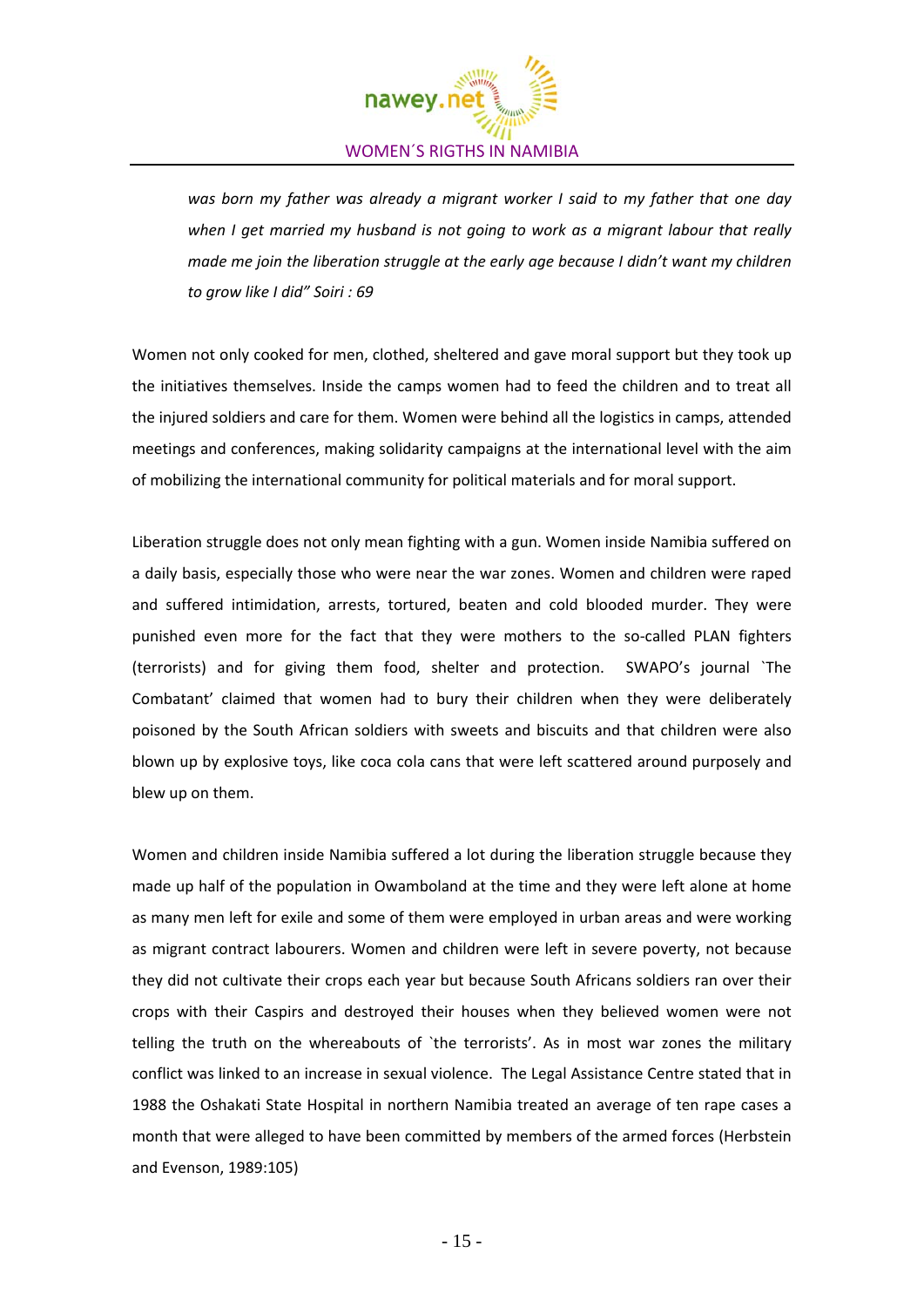

Women also took steps to support boycotts and sustained their children's protests for the South African military bases to be removed from near the schools, churches and public places. The soldiers did that with the aim of protecting themselves from being attacked by the PLAN fighters and also to seek revenge through children when that happened.

*"In October 1987 seven south African soldiers from oshigambo base raided the home of Mr. Philipus David, and raped his two daughters, Cecilia and Tuleingepo, in the presents of the rest of the family. His wife Maria and sons Jeconia and Joel were badly assaulted"* (SWAPO Women's League, 1988: 6)

Some of those cases were heavy enough for any mother to experience but even though that happened I believe it made them even stronger to fight back with everything they had.

The SWAPO Womens Council was launched in exile, but whilst women were mobilized the first goal was always the nationalist goal of winning independence for Namibia. Shortly before independence the SWAPO Women's League argued in their newsletter the importance of voting:

*"Women in Namibia, make up more than half the population of the country, and as such we will be the decisive factor in determining the future government of Namibia when elections are held . . . No patriotic Namibian woman would want to retain the Boer colonialists in power by voting for its local puppets"* (SWAPO Women's Council, 1988: 4)

However it seems that the campaign to get women to vote for the party was not linked to pushing a list of issues as the `price' for obtaining women's votes. The language of SWAPO in exile was mainly influenced by the Marxist support it obtained from the Soviet Union and Cuba. For example, SWAPO's political programme published in 1976 clearly stated the party's commitment:

*"To combat all manifestations and tendencies of tribalism, regionalism, ethnic orientation and racial discrimination"* (SWAPO, 1976: 6)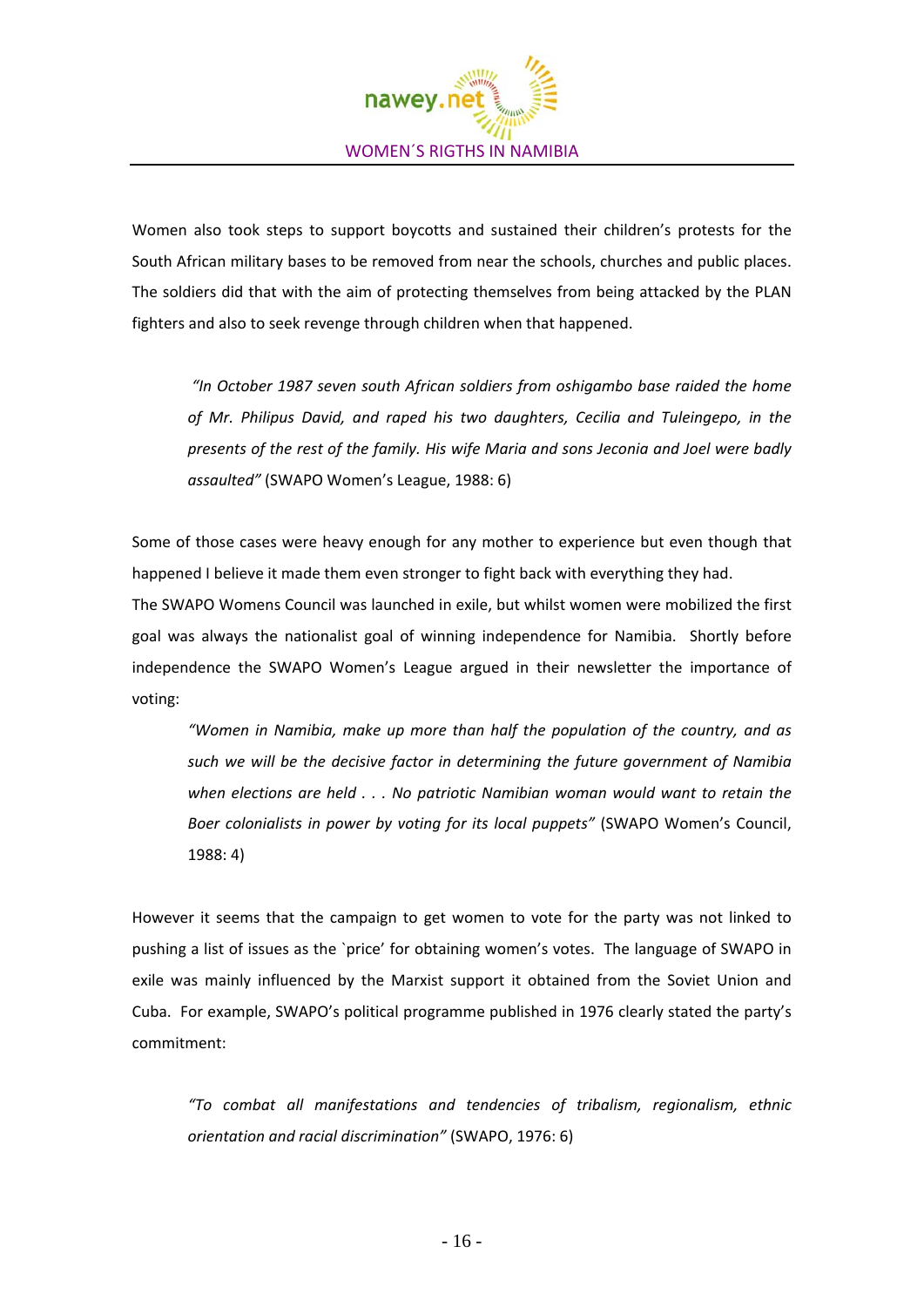

It is interesting to note that there is no mention of combating sexism or discrimination on the basis of sexual orientation.

# **Namibian's women organisations**

#### **Sister Namibia**

There are several women's organisations in Namibia that were born from 1989 until today. Sister Namibia is the only feminist organisation in Namibia that works directly with women's issues. Sister Namibia is based in Windhoek. Sister Namibia envisions a society that recognizes, protects and celebrates the full personhood of all women and girls including the respect for their dignity, diversity, sexual choices and bodily integrity.

The aim of Sister Namibia is to inspire and equip women to make free choices and act as agents of change in their relationships, their communities and themselves. Sister Namibia works for transformation through education, information collective action and celebrations. The activities of Sister Namibia include publishing a monthly sister Namibia Magazine, presenting a radio talk show on one of our local radio which is also one of the youth and community friendly radio station Base FM. They have also campaigned on women's sexual reproductive health and rights. Sister magazine also use peer to educate other peers like in schools where they are given materials to work with and given questions that they can debate about, especially on issues that are affecting them on the ground.

Sister Namibia also focuses on women in domestic work and agriculture, the right to own land in Namibia as a women is still a battle even after twenty one years of independence. Sister Namibia also works on profiling women who had fought in the liberation struggle of Namibia both outside and inside the country and reclaiming their history. The organisation is fighting for law reform and change of policies and the revising of our constitution to strengthen the protection and the recognition of women in Namibia. This magazine reaches almost every corner of Namibia and many young people use it as a tool to speak out.

*"Since my story was published in Sister Namibia, I have been able to confront my past. Although my family was unhappy about what I revealed, I am happy because I have shared my story, my truth. Reader in Rundu (September :9 2009*)"

*It's such a nice magazine*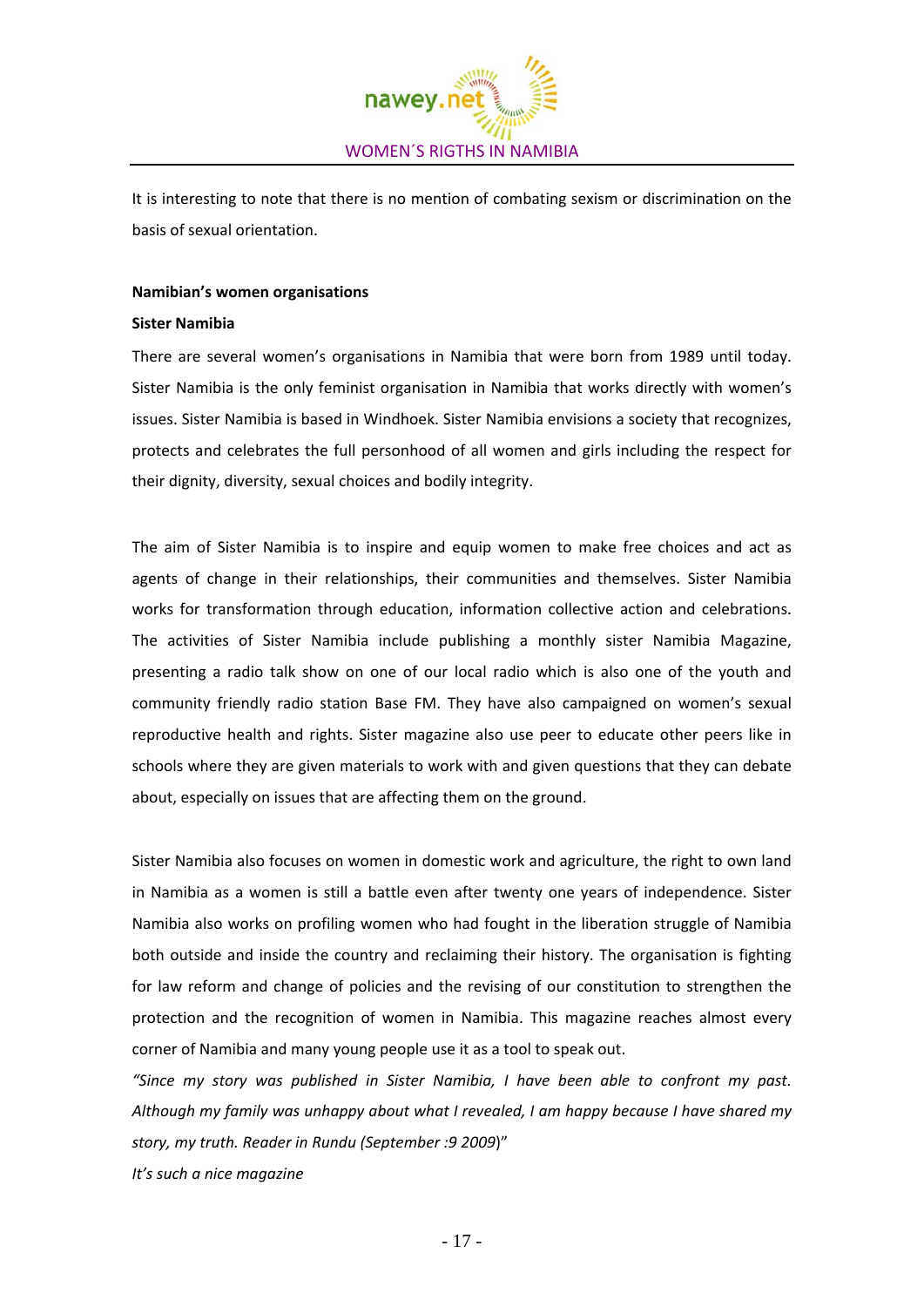

# **Namibia's Women's Health Network (NWHN)**

Namibia women's health network is a woman's organization that was born in 2008 by women living with HIV who are also members of ICW southern Africa. This organization mainly works with HIV support groups in all thirteen regions of Namibia. Their aim is to educate, provide information, skills and capacity building and to improve the health of Namibian woman, encourage them to know more about their reproductive health rights and how to live a normal life regardless of their HIV status. NWHN is also the organization that is behind the campaign to end forced sterilization of HIV+ women a practice that has been done in some of the state hospitals around the country where a number of women's reproductive rights were taken away by doctors without their knowledge or their consent.

It all started during one of the women's gatherings in Windhoek when one of the women asked the group for advice and brought up the issue that she was sterilized without her consent. It is then when more women came out with the same story and complaint. Further research was done by the NWHN with the help of the Legal Assistance Centre (LAC) the organization that is legally representing the women in court at the moment as the case is still being investigated in the High Court of Namibia.

Furthermore NWHN also works with the youth of Namibia, both man and female, and assists them with small grants to enable them to finish their studies or to become entrepreneurs. The grants mostly help young people that have dropped out of school because of financial constraints or after losing their parents due to HIV/Aids, vulnerable children and so on.

NWHN also took up the issue of illegal abortion among young people of Namibia and the dangers that come with it. They have been interviewing young people about their experience of abortion and all the forms/ways that young people are using to illegally terminate their pregnancies if they cannot afford to go to South Africa where abortion is legal at the moment. NWHN with the help of other organizations in Namibia recently published a book on abortion that also includes the testimonials of young women about their experience of abortion either themselves or those of a friend.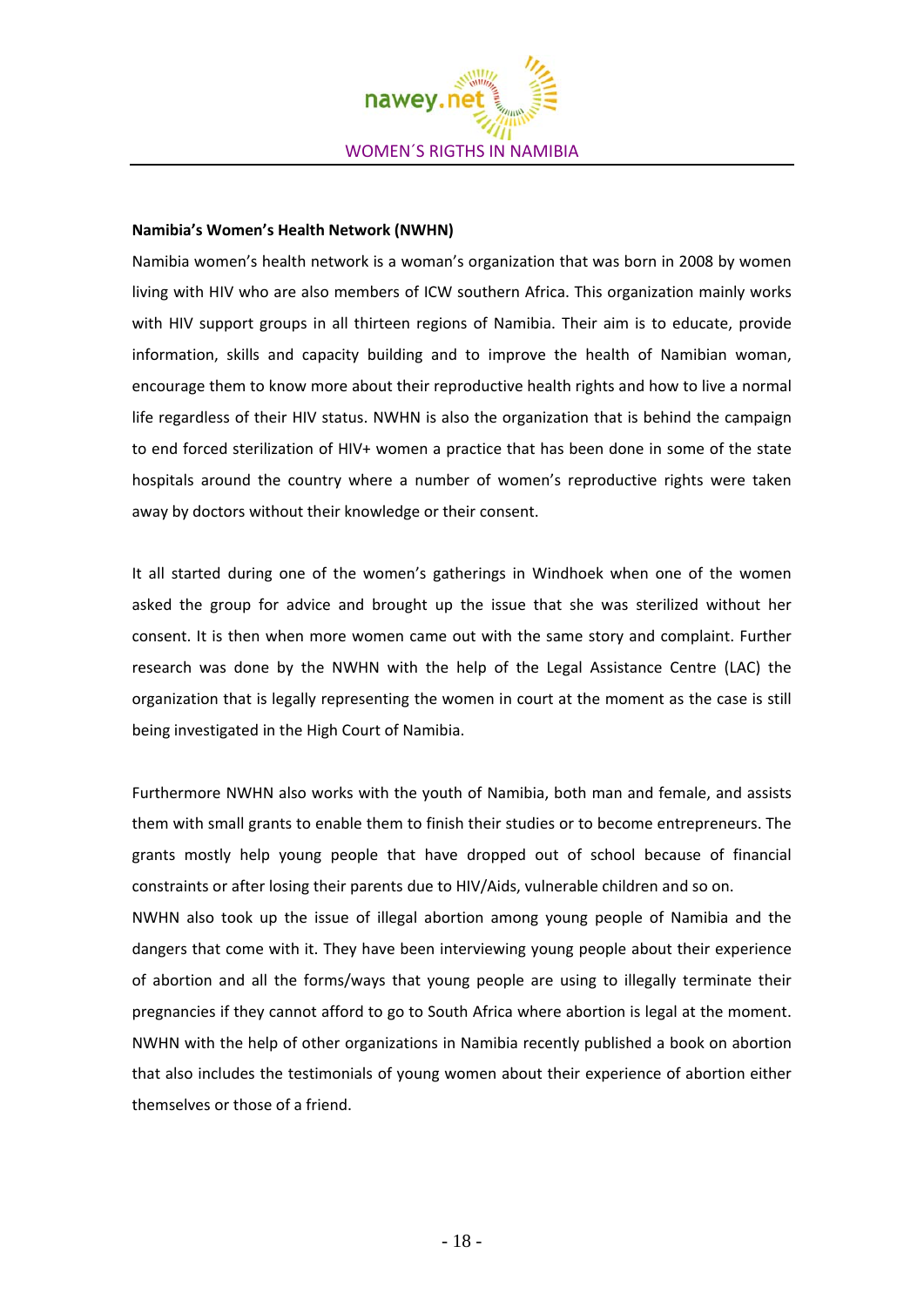

Jennifer Gatsi Mallet the coordinator of NWHN stated that even though abortion is legally permitted by the 1975 abortion and sterilization act in cass when the pregnancy is a result of rape and incest, danger to a woman's physical and mental health, a threat to the woman's life or in the case of foetal malformation that could resulted in a seriously handicapped child. Many women still do not know about it and have very little information especially at the grassroots level. Many incidents happen in the rural area where there are also many reported cases of rape not only by boyfriends and strangers but sometimes also by a girl's own father and uncle or even brother.

#### **Women solidarity**

Namibia Women Solidarity was launched in June 2005 (*Sister Namibia Magazine : 9 2005*). It is a women's organization that mostly works with abused women and girls in Namibia. Namibia's Women Solidarity founded by Rosa Namises in the 1990's works with many women that have being abused by their husbands and boyfriends and they give not only shelter but personal counseling, training and empower women of Namibia to become leaders and to educate others. Their projects seek to give assistance to women in breaking the chain of violence through education, support, data collection, publicity, outreach work and community collaborations that are necessary to make a difference in someone's life and above all giving comfort to those who have been personally infected such as bereaved mothers as well as supporting survivors of domestic violence and rape.(*Chilombo Mwondela sister Namibia magazine Vol 17 :9 2005)*

Rosa Namises is one of the most active feminists in Namibia and her work have touched almost every corner of Namibia. Her work started long before independence and she was also a member of SWAPO. Women's Solidarity has done a number of regional workshops and campaigns to end violence against women as well as to end gender‐based violence among the Namibian youth. Their work includes 16 days of activism where the Women's Solidarity have organized tours around the country spreading awareness and women give their testimonies on what has happened to them, to their children, family members and neighbours in schools, churches, community centres, drinking places( shebeens) and so on.

#### **Namibia Planned Parenthood Association (NAPPA)**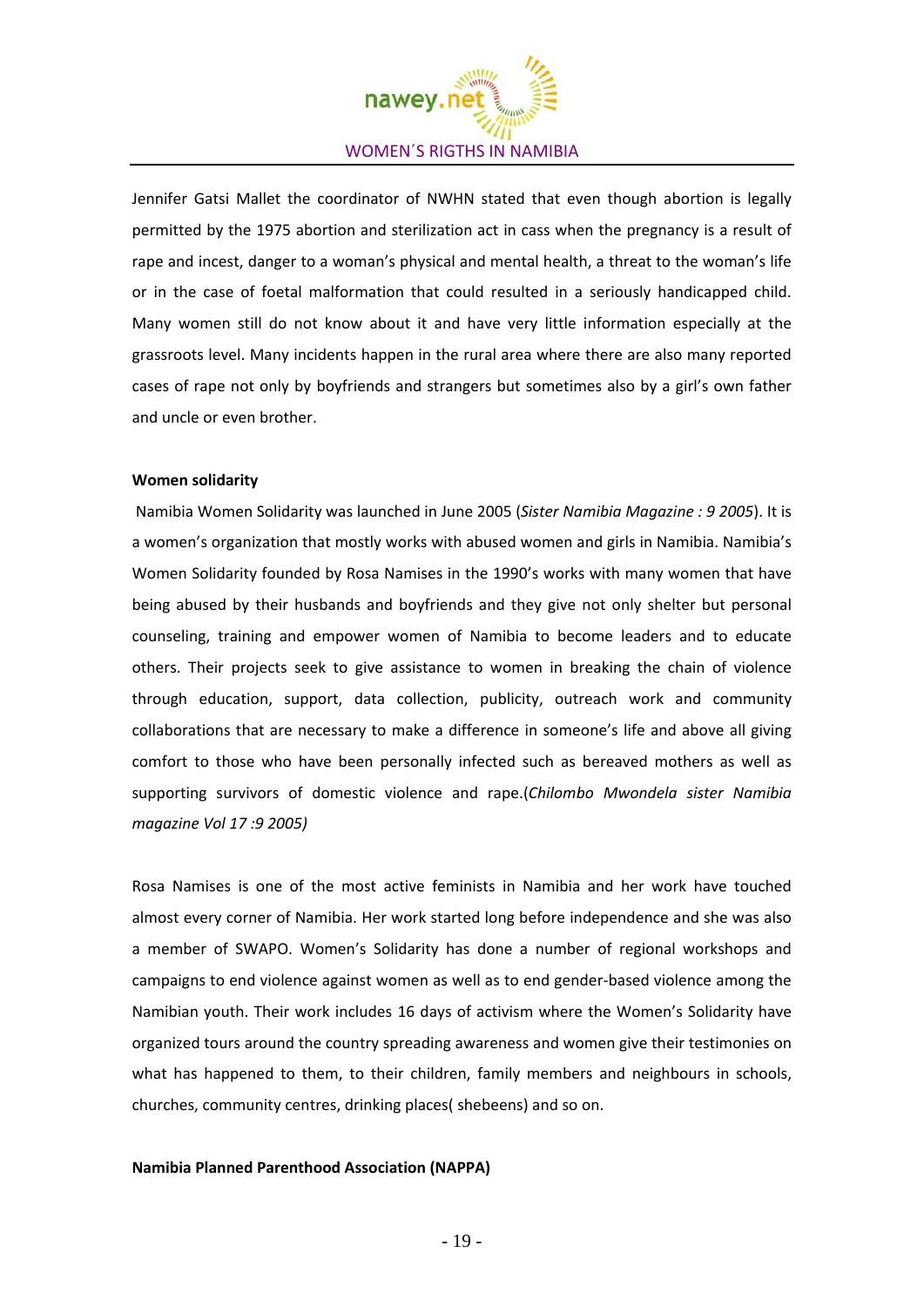

# **"Advocating changing lives"**

NAPPA was established in 1996 and their aim is to assist people to safeguard their sexual reproductive health. They offer their services by advocating, training, and through educational programs which are mostly targeting young people in schools and the drop outs on issues based on a human rights perspective. The overall goal of NAPPA is to educate people about family planning.

NAPPA is the organisation that is doing the major distribution of condoms in the country especially to sex workers that do not have confidence to buy or pick up condoms from public places like health centres and shebeens because of the way the community acts towards them as they are discriminated against. They are also strong on distributing condoms among truck drivers who are always traveling in and out of the country who are also reported to have the tendency of picking up young girls on the move. The work of NAPPA also includes talking to parents and training them on how to speak to their children about sexual intercourse and to be open to children when they ask questions of that kind. They teach and do a lot of condom demonstration especially in schools to teach the younger ones on how to use a condom correctly and also to encourage them to try and abstain from sexual related activities until they are done with their education.

NAPPA has also worked with other organisations to advocate on issues like HIV/Aids, gender based violence, and the abolition of the restriction of abortion law. Nappa has distributed a lot of leaflets that emphases the danger of alcohol when it comes to the spreading of HIV/Aids especially among young people. They further argued that the use of alcohol and drugs increases the chances of engaging in risky sexual behavior as these substences make it harder for someone to think clearly and make responsible and informed decisions. NAPPA said many reported cases of sexual and gender based violence occurred when people were under the influence of alcohol or drugs (*NAPPA leaflets)* 

#### **Women's Action for development (WAD**)

Women's Action for Development is a Namibian‐based self‐help organisation that is working towards the upliftment of socio‐economic and socio‐political conditions as well as the advancement of women in rural areas and by political lobbying in Namibia at regional, national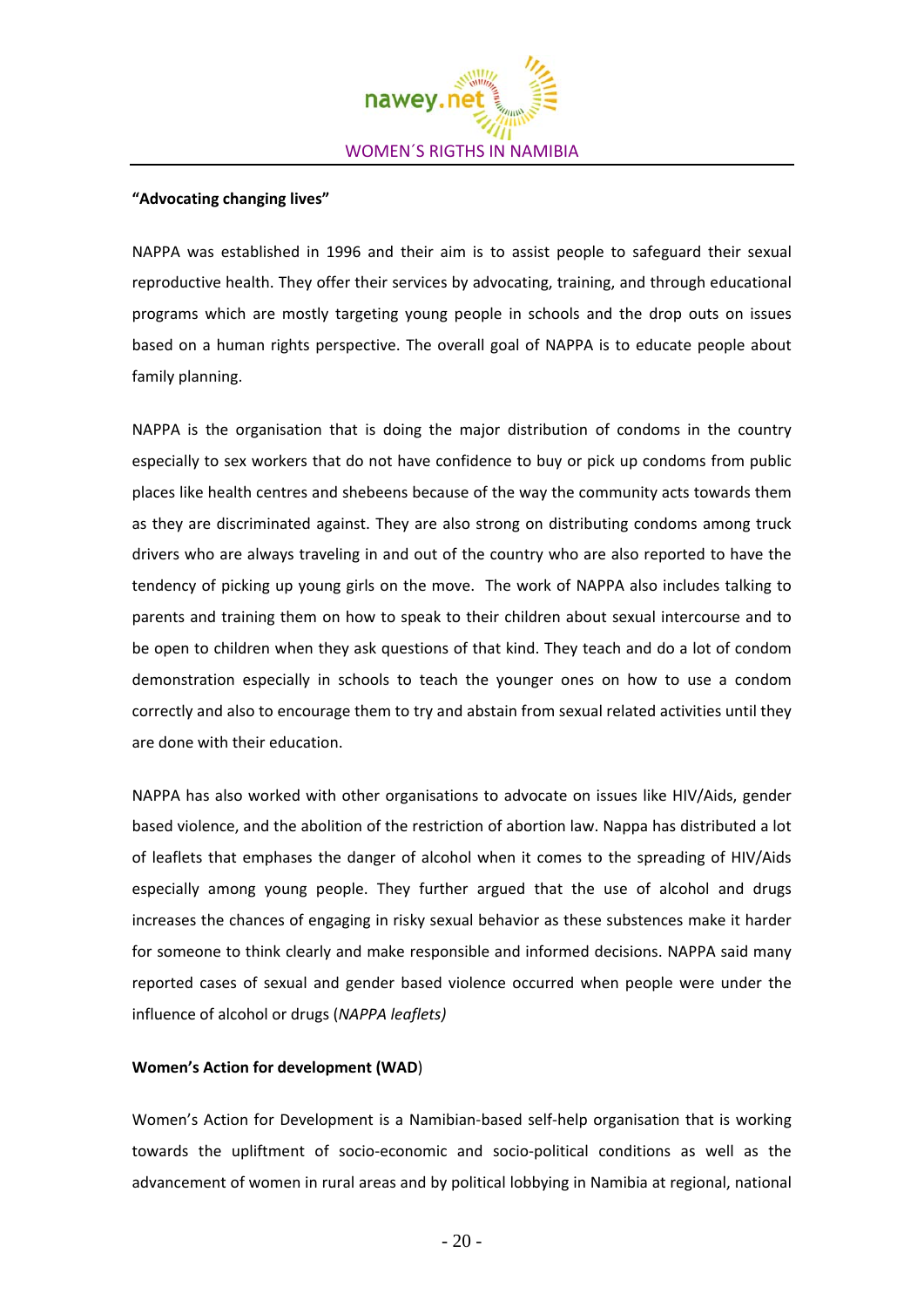

and local levels of government. WAD has assisted women to acquire skills in among others things, computer literacy, office administration, tailoring and catering as well as to train them to lobby for social change. WAD was established in the year 1994 and works in all thirteen regions of Namibia. Other WAD field activities include giving training in health, hygiene birth control, HIV/AIDS prevention, and nutrition.

During the past few years WAD have been working on empowering and equiping women with the necessary tools to enable them to acquire self‐confidence and pride in being a woman and to get their dignity back (that has been lost because of harmful cultural practices and that has deprived them their development). Due to the success of WAD's activities men in rural areas increasingly began to feel threatened by the strengthening of women's economic and social rights. The suspicious reaction of men sometimes led to them preventing their women not to attend activities by WAD.

WAD claims that apart from poverty and the high unemployment among women in Namibia women also lack self-confidence and skills and information especially at the grassroots level. This problem has let women down and made it difficult to get out of their shells and achieve their goals. Women in Namibia are in deep and severe poverty and highly dependent on men, most of them are still trapped by their cultural beliefs and up to now they find themselves spending most of their time in the bush looking for firewood to prepare meals for their husbands, fetching water for them and spending hours working in the fields. Even when women put in effort to make sure that the field is well tilled and producing enough crops to feed every one, at the end of the day when the husband dies she will be chased away from that land. (Ruppel, 1998)

# **OutRight Namibia**

Outright Namibia is the only organization that represents and fights for the rights of the lesbian, gay, bisexual, transgender and intersex (LGBTI) community in Namibia. The organization was born in March 2010 by Namibian LGBTI, MSM and WSW activists. OutRight Namibia provides leadership development, education on issues of human rights, health and legal reform. LGBTI is one of the communities in Namibia facing a lot of such as human rights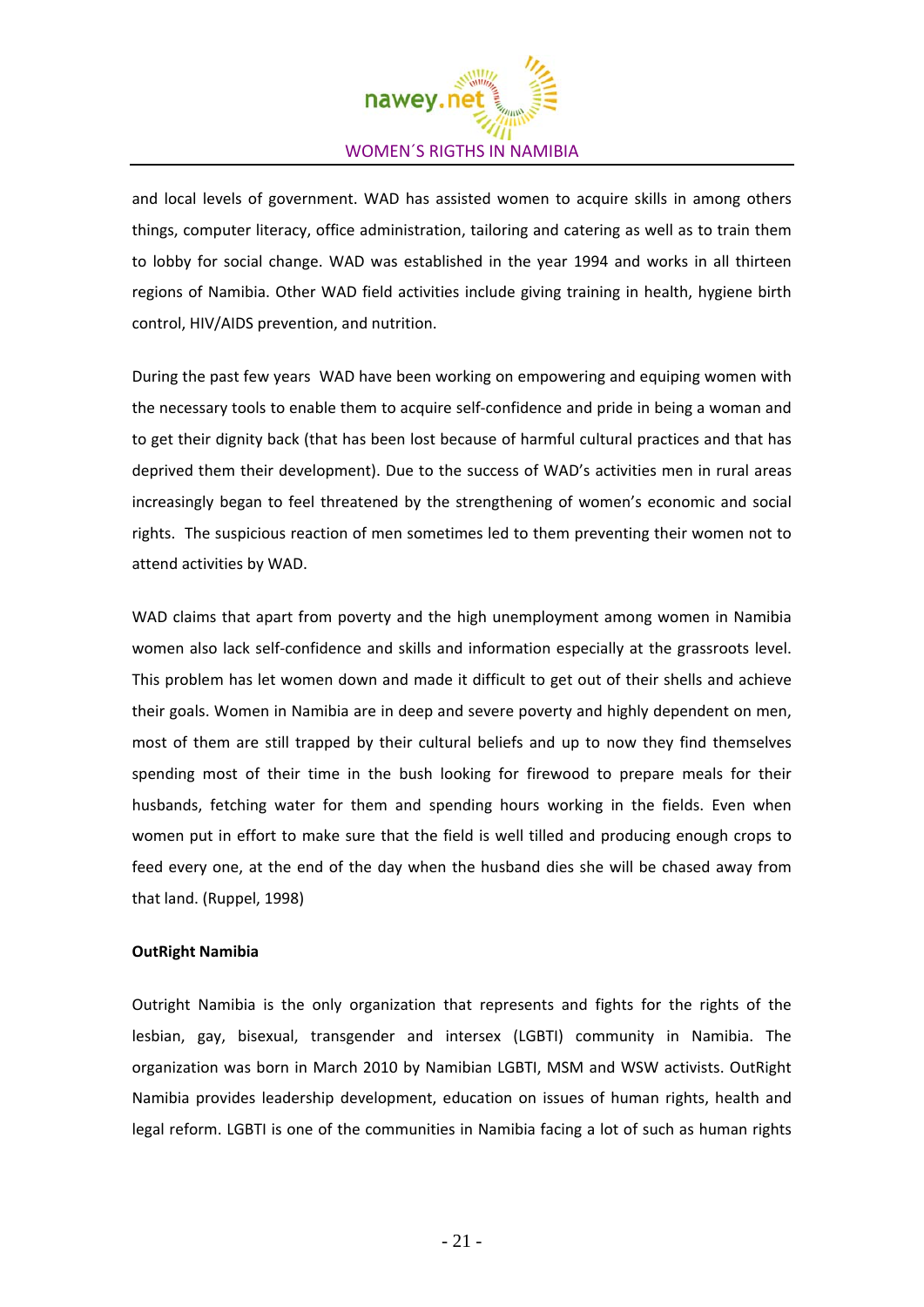

violations including homophobia and the lack of access to public places such as clinics and churches. They also find it very difficult to find employment due to their sexual orientation.

Linda Bauman of OutRight Namibia stated that it is often very difficult for anyone from the LGBTI community to report any human rights violations because of the high levels of discrimination against them in Namibian communities, especially in rural areas where it is regarded not just as a taboo but also as a disgrace to the entire family. In most cases people suffer in silence as they no longer have the confidence to speak out in case somebody abuses them.

In an interview with one of the employees at OutRight Namibia they told me that they are only human and they get sick from time to time but because of the manner and the mentality of the people in the public health centre it is very difficult for them to access medical help and they often have to buy simple medication over the counters instead of going to clinics. HIV infection is one of the major challenges within this community as some of them have stopped taking their ARV's treatment due to the discrimination they face at clinics and because of their discomfort and low self esteem. Confidentiality is also a major concern for this community as since it is common for health workers to divulge confidential information.

#### **Campaigns on women's issues since 1990.**

Since Namibian gained its independence from South Africa in 1990, the Namibian women's movement have gained some momentum.

# **Political Representation.**

The Constitution of Namibia was created and for the first time women were provided with the right to vote in a `free and fair' election as well as to run for office. Having in mind the country's discriminatory past the Namibia government have enacted affirmative action policies such as the Local Authorities Act of 1992. The Act of 1992 requires each political party to include at least two women on its list of candidates for each local election. This policy helped women to get 37% of local council seats in the 1992 elections (Becker, 2010*: 171*) The women of Namibia have campaigned on several issues that are of concern to their daily

lives and also that set the target of achieving their developmental goals.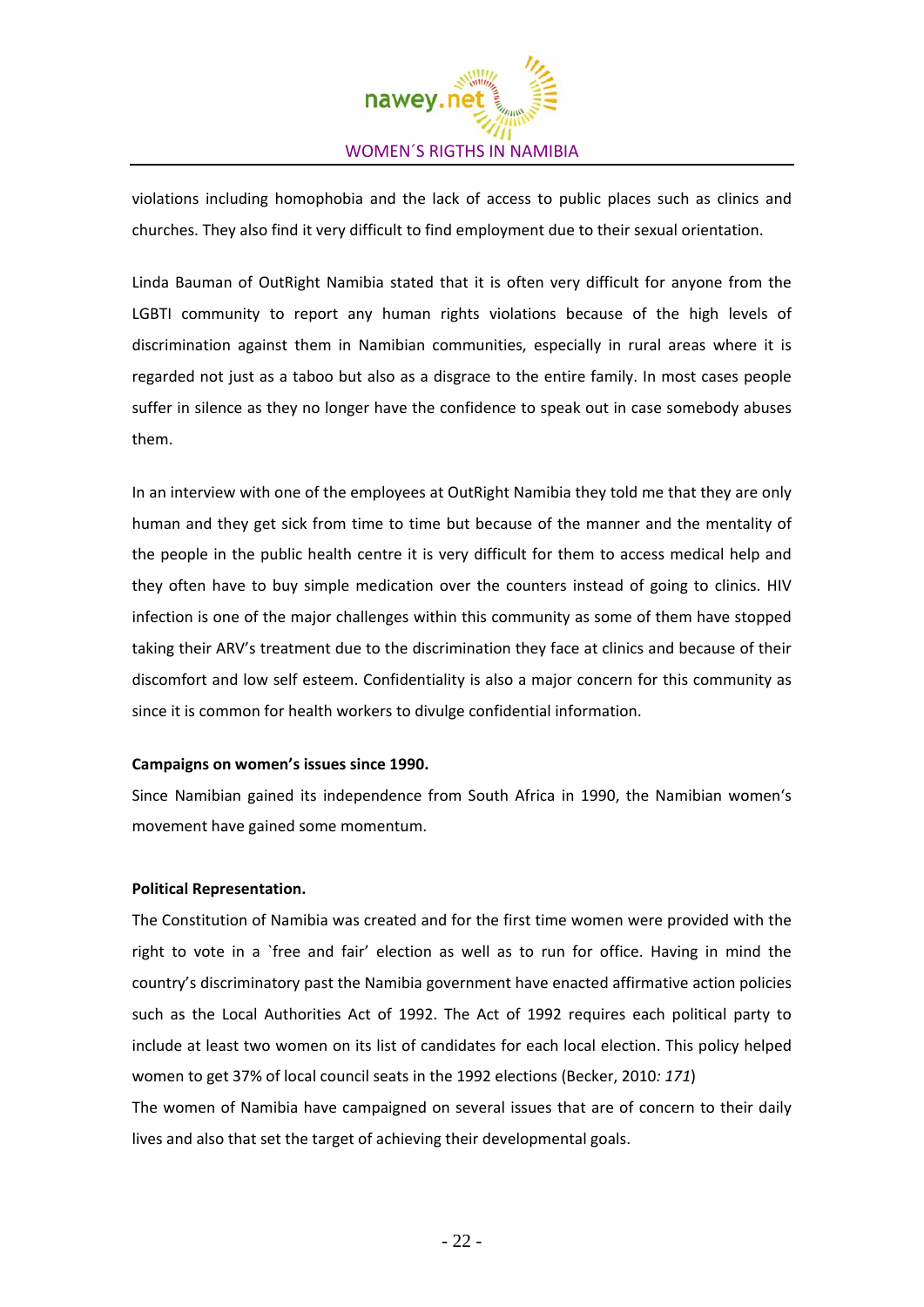

#### **Married Persons Equality Act**

One of the main demands of the post‐independence Namibian women's movement was the Married Persons Equality Act. This was signed by President Sam Nujoma in 1996, and then became Act No 1 of 1996. This equality bill did away with the automatic marital power of men and his position as the `head of the house'.

The Married Persons Equality Act has caused a lot of debate and long controversial discussions in Namibia politics and society. The opponents (who were all men) employed their construction of `African tradition' and the bible to support their cause stating that women could never be equal to men. However the first Namibian President, Sam Nujoma, threw his personal weight behind the contested reform and so, whether they liked it or not, all SWAPO parliamentarians were compelled to vote in favor of the new law which then finally passed in the National Assembly. People who opposed the bill argued that it would intervene with `God‐ given' gender relations which built on the `traditional' African anxiety about the role of women in society (Becker, 2010*: 171)*

Marriage as a legal institution has serious implications for women's rights in Namibia as they experience problems pertaining to marriage regimes and the dissolution of marriage. In Namibia marriages are either in community of property where the two couples have equal shares of any property or out of community of property when both partners keep their own individual property rights. However, the problem is that women in the rural areas of

Owamboland believe that they are only allowed to marry out of community of property (Namiseb, 208 :111)

# **National Gender Policy**

The NGP, which was approved in 1997 and adopted by parliament in 1999, examines the origins of gender disparities in Namibia, outlines a framework for addressing the needs of women, identifies actions to be taken to increase women's access to resources, and ensures women's greater participation in power-sharing and decision-making. The NGP identifies ten key areas of concern, the improvement of which are considered national gender priorities. It also serves as a tool for ending gender inequalities and discriminatory practices based on gender, while focusing primarily on women due to their previously disadvantaged positions. The ten priority areas of concern are: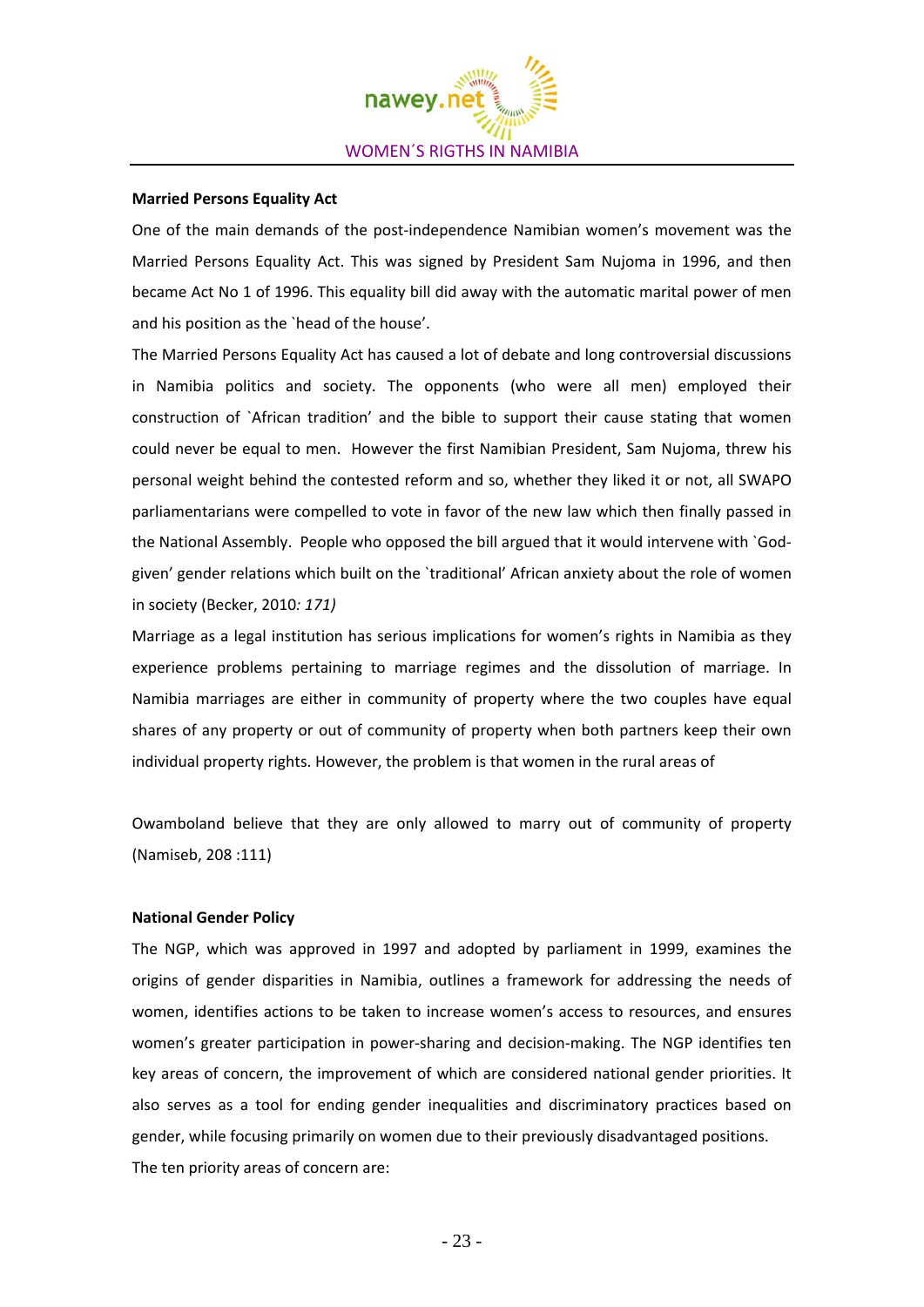

- Gender poverty and rural development;
- Gender balance in education and training;
- Gender and reproductive health;
- Violence against women and children;
- Gender and economic empowerment;
- Gender balance in power and decision‐making;
- Information, education and communications;
- Gender and the management of the environment;
- Gender and legal affairs; and
- Equality for the girl child.

The NGP specifically identifies strategies to address each of these key areas of concern. In addition, the NGP has a list of priorities for law reform, the achievement of which has all but been realized in the years subsequent to the publication of the NGP. Regular evaluations of the impact of the policy are conducted. See, for example, The Republic of Namibia's *Country Report* published by the National Planning Commission in January 2002.

# **Combating Rape and Domestic Violence**

Dianne Hubbard, a lawyer at the Legal Assistance Centre, who specializes on the issue of gender violence has argued that Namibia's Combating of Rape Act (No. 8 of 2000) is ". . . one of the most progressive pieces of rape legislation in the world". She argues that the Act "... moves the focus away from the `consent' of the rape victim to the force or coercion used by the perpetrator' and includes a provision to recognize `marital rape'. Namibia has also passed the Combating of Domestic Violence Act (No. of 2003) which makes is easier for victims to obtain `protection orders' as an alternative to laying a charge against an attacker (Hubbard, 2007: 210‐211).

# **Gender Equality**

It is a fact that women in Namibia will never be able to gain gender equality in the social, economic and legal sphere of Namibian society without greater participation in power sharing and in decision-making structures. The struggle for gender equality in Namibia is not only played out at the social level and legal level but also in the political arena. In pre‐colonial Namibia discussion about alternative political systems (to traditional authorities) and the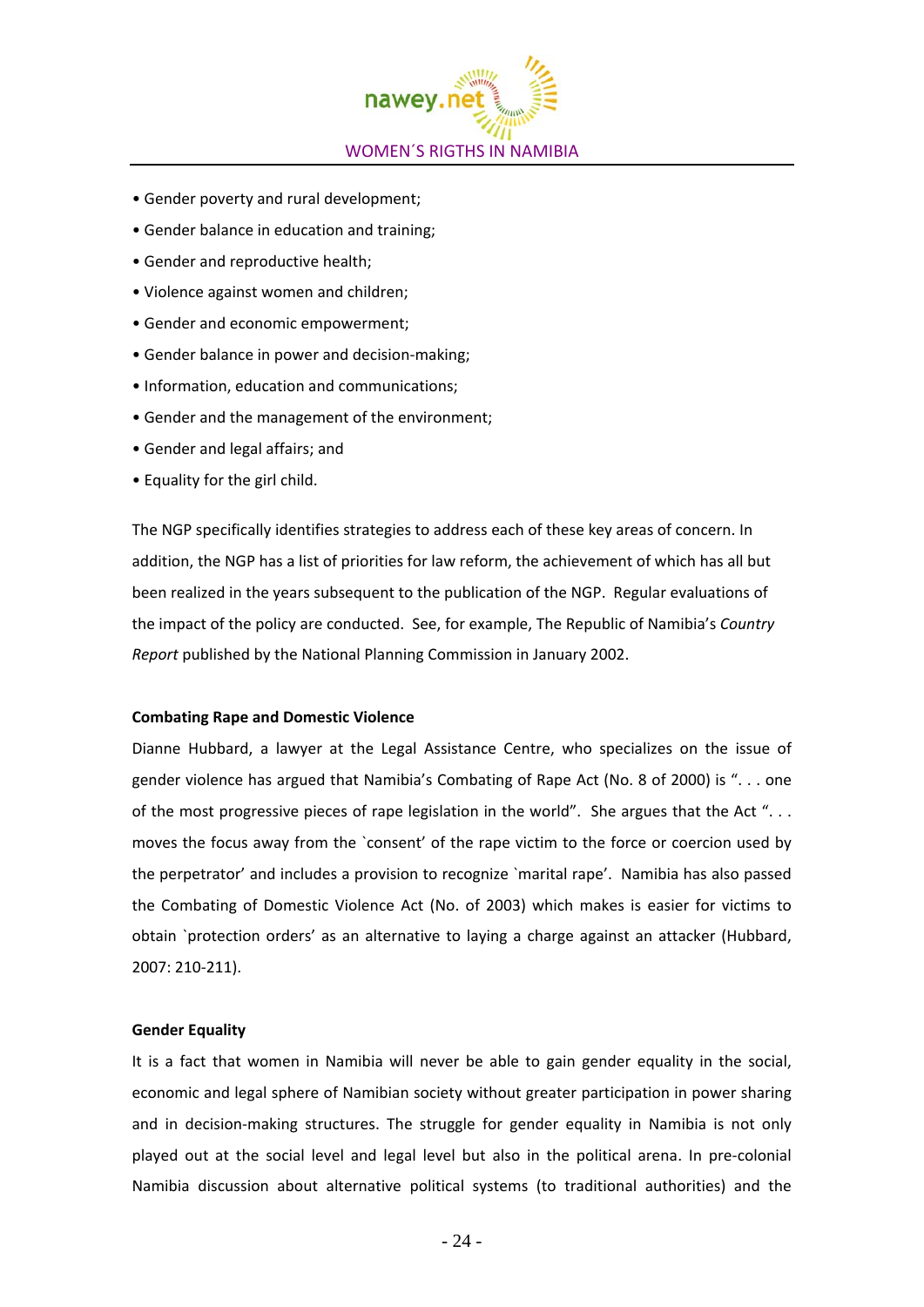

sharing of power seems to have been absent (or surpressed) and, today, the majority of people who live in the post‐colonial period of post‐apartheid reconstruction are poor people living in rural communities. Their voices were silenced under the colonial rule and apartheid and they remain silent in the independent Namibia, even when the use of their right to speak holds the key to shaping and influencing national development that will directly affect their lives.

The Founding Father of the Republic of Namibia, Dr Sam Nujoma, once said when he expressed his commitment to gender equality that the Government of Namibia was committed to the principal of gender integration and the implementation of activities aimed at achieving gender equality. But despite the support of the President there were still a lot of negative attitudes towards gender equality at both the communal and the national level and these continue to present a serious challenge to the implementation of gender policies and programmes. Laws exist on paper, but it requires the active support of the people charged with implementing

them if they are to have the intended impact. Despite the standard-setting international, regional and domestic legal instruments that Namibia had adopted, the position of women in Namibian society remains a challenge.

Most men in Namibia are not happy about the idea of educating and empowering women, therefore there is a high level of resistance from men when it comes to the issue of gender equality, making it one of the challenges women of Namibia has to face. Furthermore men do not like the idea of women's right even when they know that it is a fact that they have to live with. They blame the women's right movement on causing problems in Namibian society. Men feel threatened by gender equality because of the fact that they see it as a threat to their social and economic position.

It is clear that men in Namibia do not seem to understand the concept of 'women's rights' and often believe that women's rights are the right to take care of the house and family, while men's rights are to protect the family, be the primary income earner and to make decisions for the household. This view, which is widespread in Namibia, seems to be at variance with those found in the western concept of women's rights. In addition, some men think that a gain in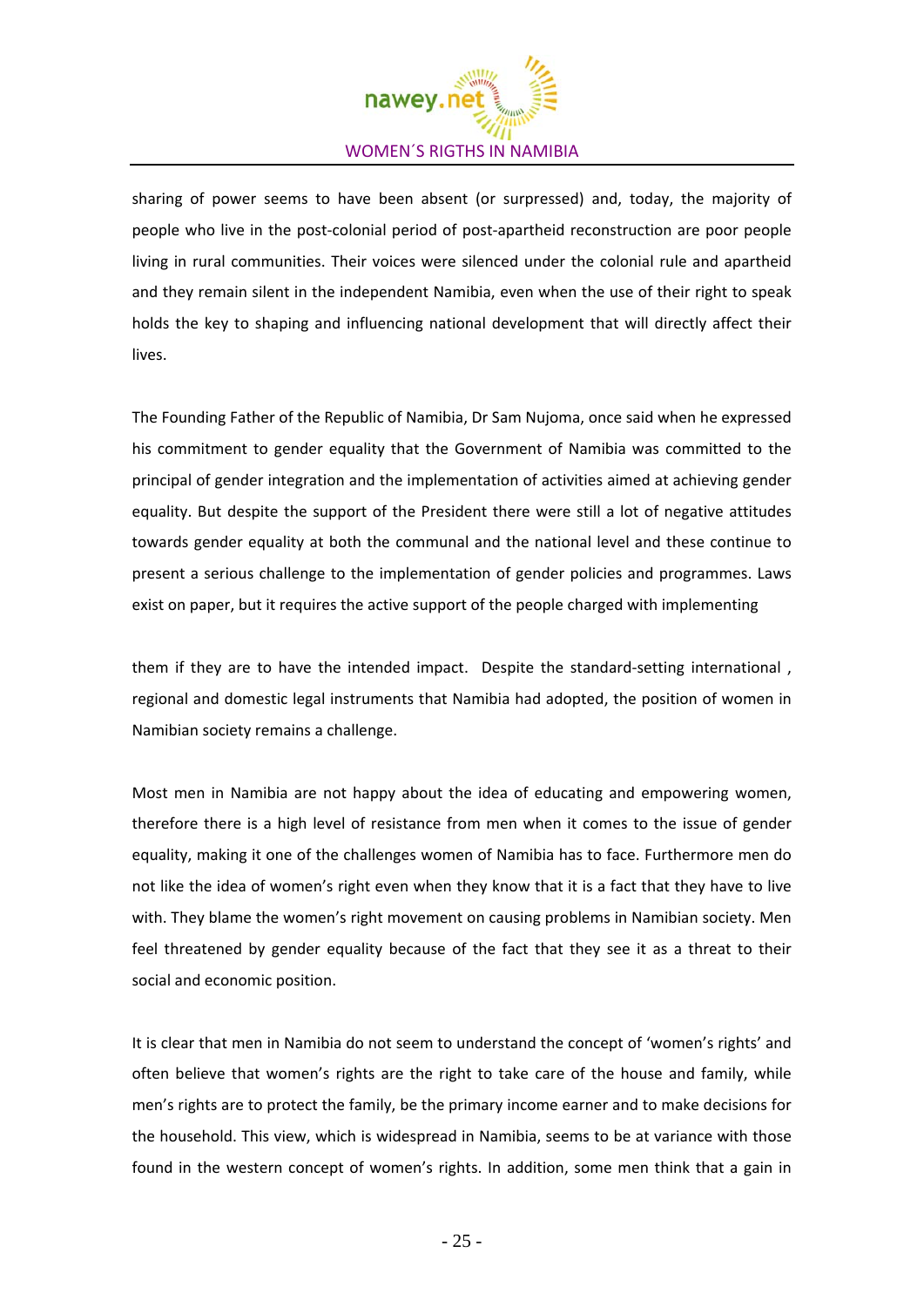

women's rights means a corresponding loss in men's rights, while others blame women's rights for the mistrust that exists between women and men.

# **Namibia's Commitment to International Conventions on Womens' Rights**

Apart from the Constitution of the Republic of Namibia, which exhorts the concept of gender equality, the government has assented to several international agreements for the promotion of gender equality such as the Convention on the Elimination of all forms of Discrimination Against Women (CEDAW), which Parliament approved 23 November 1992.

Article 15 of the CEDAW has confirmed women's equality with men before the law and requires state parties to guarantee women's equality with men in areas of civil law, where women have been traditionally discriminated against. Namibia's second and third CEDAW country report indicated that there are still many rural women in Namibia who are severely

disadvantaged in term of access to land, labour, agriculture services and assets, natural resources and employment.

Namibia was able to take part in the fourth world conference in Beijing, China in the year 1995. Namibia sent 56 delegations to attend the conference. In Beijing the delegates touched on issues of violence against women (which remains one of the greatest problems in Namibia even after 21 years of independence), alcohol and drug abuse (especially among young people), teenage pregnancies (which are on a increase especially in the rural areas where there is also a high rate of HIV/Aids among young women), and illiteracy and poverty among rural women. The primary goals of the delegation were to learn from other countries with similar problems and identify a platform of action for Namibia. It is mainly due to the effort and pressure created by the women's movement in Namibia that some changes have come about.

Namibia is participating in the process of achieving the United Nation Millennium Development Goal (MDG) which promotes equal rights and sets a target for Namibia to strengthen the rights of women. The constitution of Namibia guarantees the equal treatment of women, however it also states that the common laws and the customary laws that were in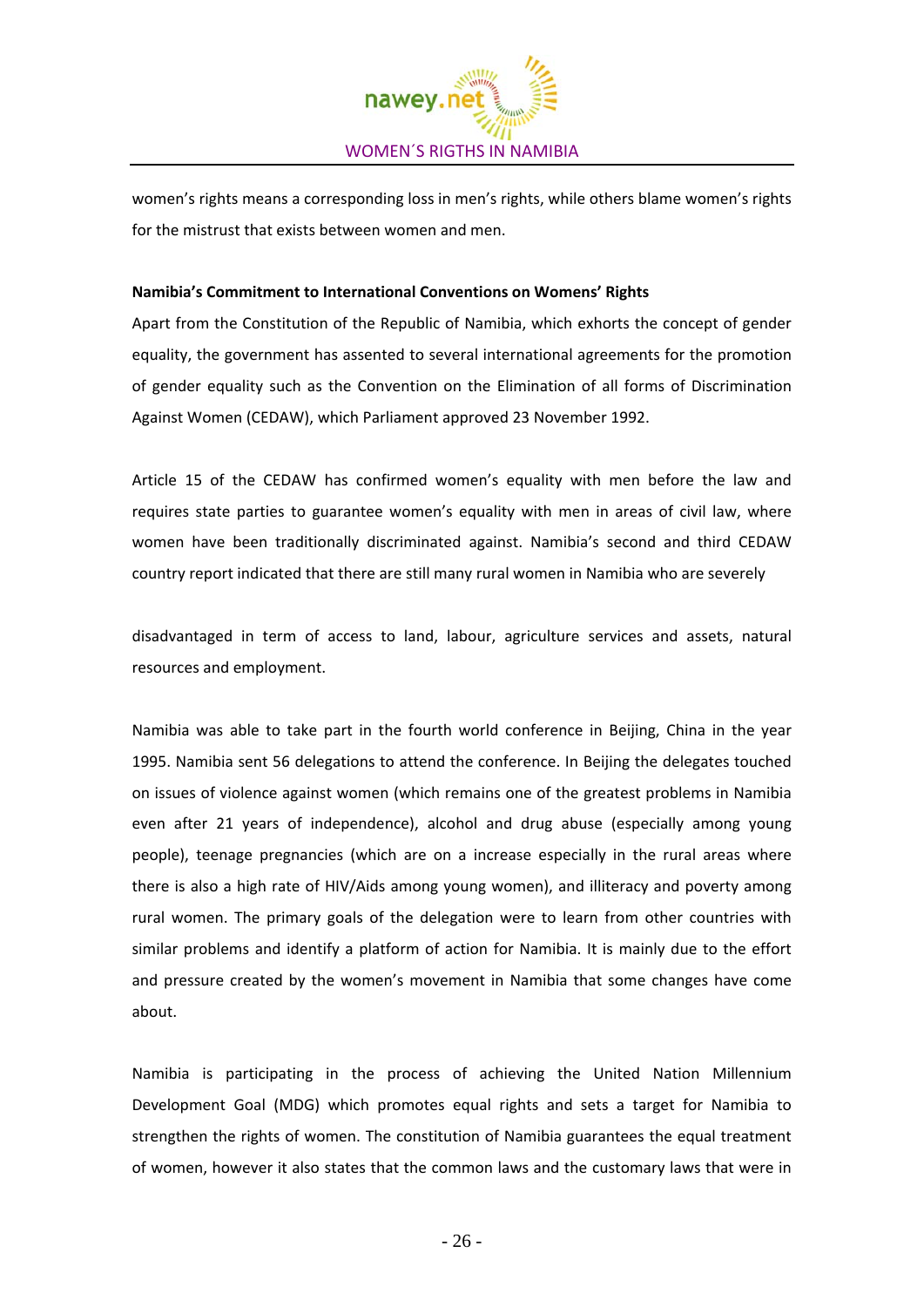

force oat the date of independence would remain valid until they were amended or abolished. These laws affect women especially in rural areas leaving them with very little chance of having control over properties and access to estates and small loans for starting up their small businesses. Whilst the Traditional Authorities Act makes it clear that customary law must not contradict the basic human rights enshrined in the Namibian Constitution rural communities have not used the constitution to make legal challenges against the laws and practices followed by local traditional authorities (Ruppel 2008: 28).

# **Namibian Feminism‐ An agenda for fighting for our future.**

Namibian women have stated that even after 20 years of independence they still feel that they are treated as second- class citizens, with less access to resources, income, land, decision making, power and personal freedom than those of men. Therefore they have come up with their demands. The most significant major demands are:

# **1. Freedom form violence and discrimination**

- $\checkmark$  Respect the human rights of all people including those who are lesbian, gay, bisexual, transgender, and intersex. Namibia is one of the countries in Africa that still needs to lean and respect people's human rights as it appears in the Constitution of the Republic of Namibia. The government does not yet fully respect the rights or adequately protect the LGBTI community and they suffer a lot of discrimination on a daily basis. For example, Government Ministers actually make homophobic statements, rather than denouncing them (for example, in 2001 the Minister of Home Affairs, Hon Jerry Ekandjo, spoke at a graduation ceremony for new police recruits and told them that they should `eliminate' gays and lesbians – see `Jerry in New Anti‐Gay Rant', *The Namibian*, 2nd October, 2000)
- Implement the Rape Act and the Combating of Domestic Violence Act by providing intensive training to service providers including police officers and judges. In most cases police officers lack knowledge on how to handle and to document cases of rape and domestic violence making it difficult for judges to act accordingly and at the end of the day justice is never served, and rapists roam around freely.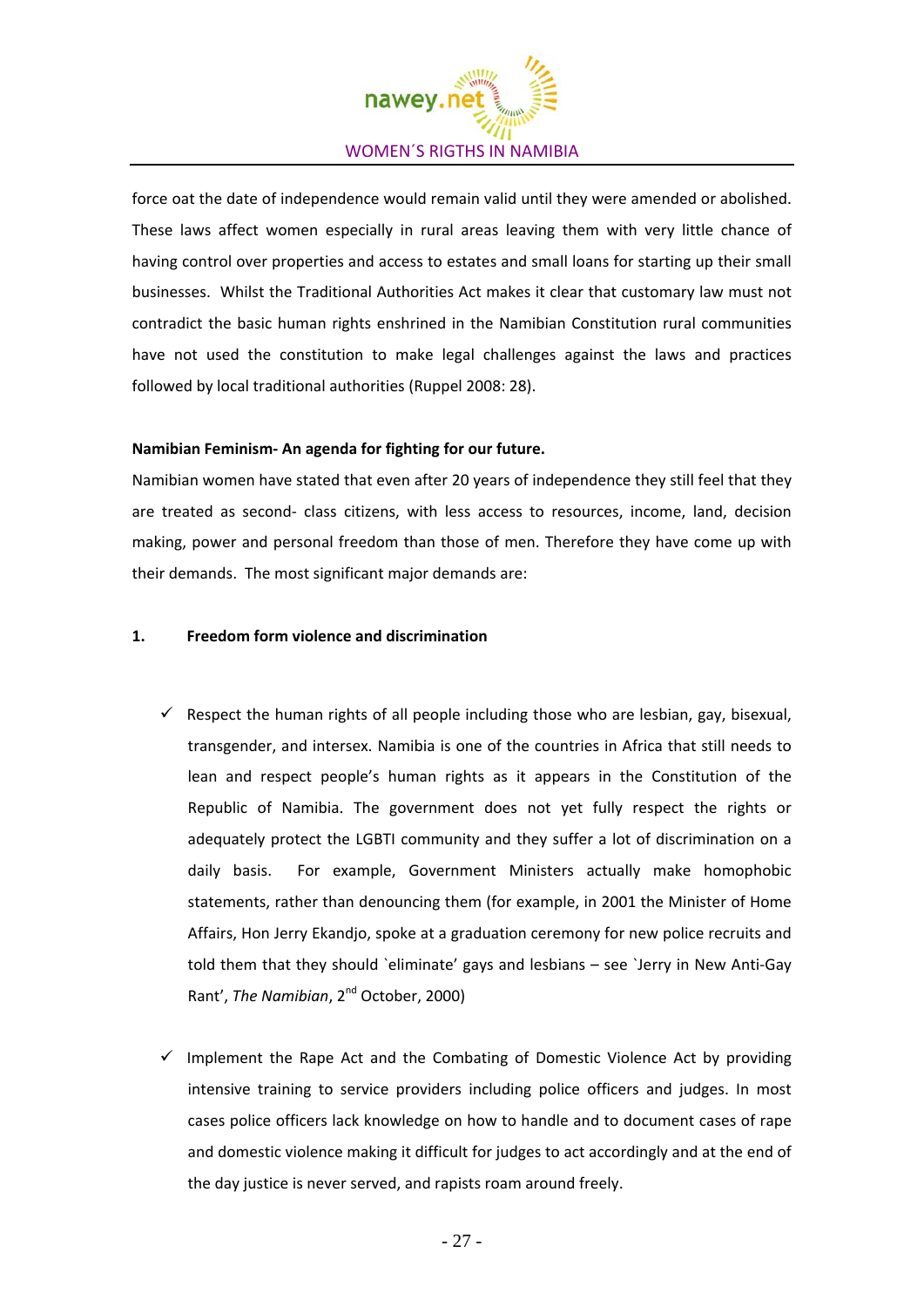

# **2. Freedom from harmful cultural practices**

- $\checkmark$  Set a minimum age for customary marriage as has have been done for civil marriage. At times young girls are forced into marriage by their parents at a very young age when they are not even done with their education and against their will.
- $\checkmark$  Review customary laws and enact laws that protect women and girls from harmful and oppressive cultural practices and beliefs that infringe on the rights and dignity of women and children, such as sexual readiness testing/forced sex, violence during initiation practices, polygamy, child marriages, widow inheritance and widow

cleansing. These cultural practices are common in the rural areas. For example, there is a belief that a women should first sleep with her father‐in‐law so that he can teach her how to behave in bed and how to satisfy her husband at all times.

# **3. Access to Resources and Services**

- $\checkmark$  Promote employment for all, particularly young people, women and people living in rural areas. Namibia has been rated as a middle income country, as its economy is one of the best in Africa but at the same time, it is one of the countries with a high rate of unemployment among young people and a high number of street kids.
- $\checkmark$  Promote women's access to land, live stock, credit, technical and business training, and appropriate technology and guarantee women's representation on land boards. It is very difficult for women to own land in Namibia especially those living in rural areas. It would be good for women to be able to obtain land to enable them to do some cultivation and make it easier to feed their family especially those taking care of orphans and vulnerable children.

# **4. Freedom from HIV/AIDS**

 $\checkmark$  Provide comprehensive education on human rights, women's rights, sexuality and gender in schools and in informal and adult education settings. Apart from cultural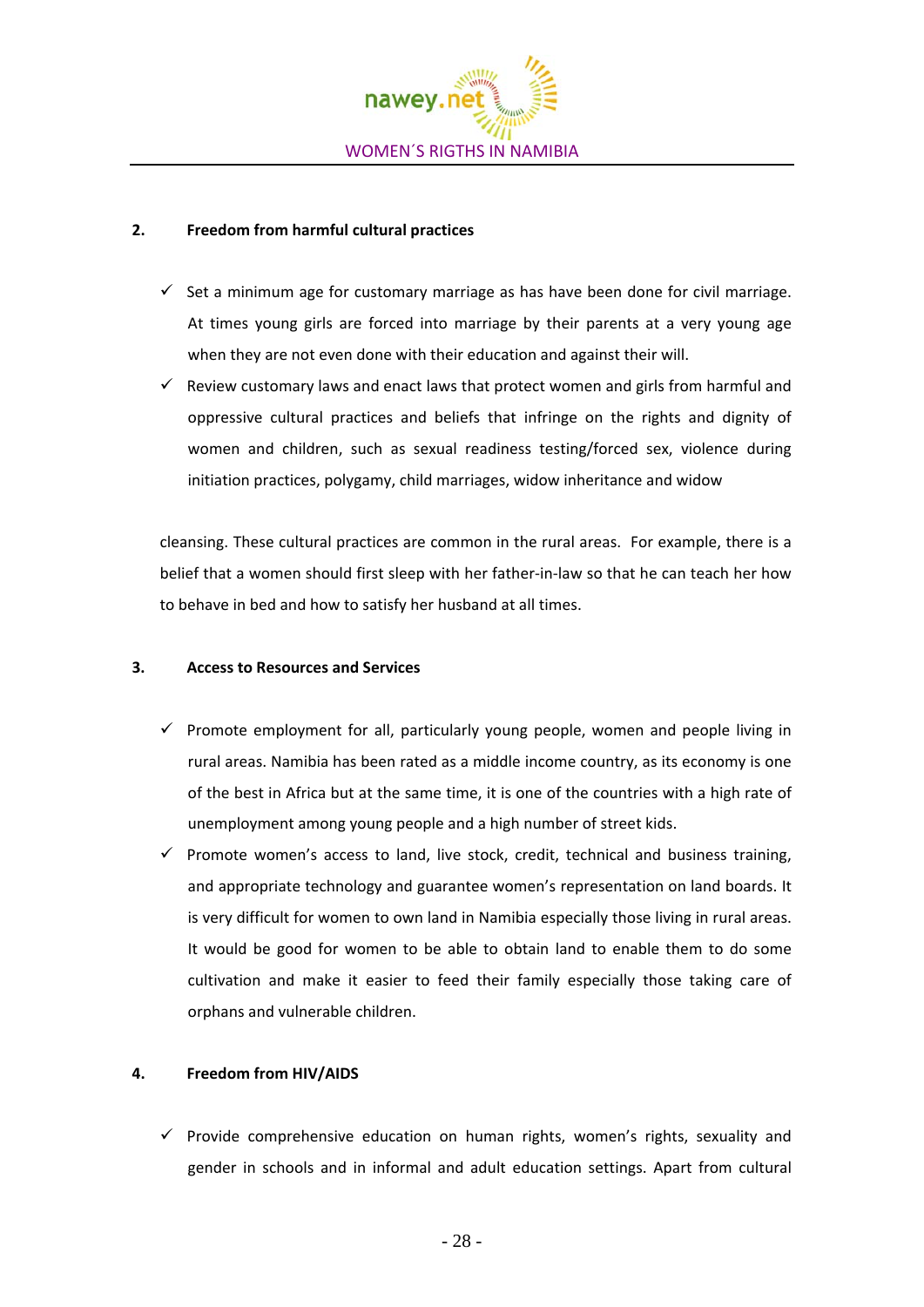

beliefs many women in Namibia are not formally educated to a high level, it is therefore very difficult for them to see the importance of discussing sex related issues with their children. The Ministry of Education should include topics concerning sexuality in the school curriculum so that children will learn about sex education at school. By doing so they will then grow up with an improved understanding and will make better life choices.

 $\checkmark$  Provide Post-Exposure Prophylaxis (PEP) treatment to all rape survivors to prevent them from contracting HIV from infected rapists. Many women do not know about PEP

so even when someone rapes them they will have no idea and therefore do not make an effort to get help from health centres. In most cases they will end up both pregnant and HIV+. It is important for the Ministry of Health to fully educate its employees and also the police officers who handle such cases to make sure that they explain all this information to all the rape survivors at all times.

# **Conclusion**

It is sad to see that even after 21 years of independence most women still feel they are being treated like second‐class citizens. It clearly indicates that Women need to continue fighting to obtain their human rights and to make sure that they are known and respected by all. It is time for all women of Namibia to hold hands and fight with one voice. Namibia should realize that enough is enough and the time is here for women and girls to fight for what is rightfully theirs.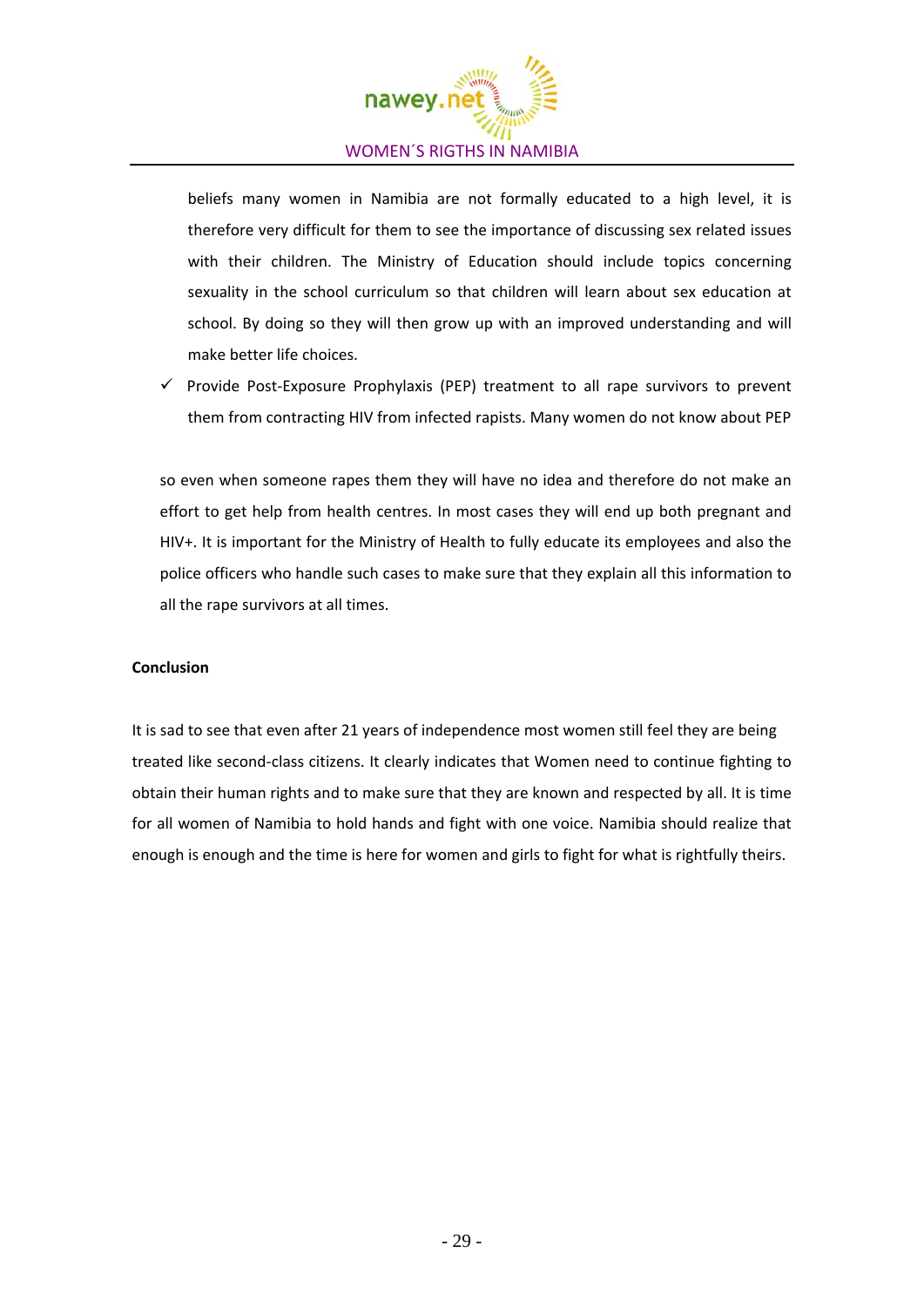

# **BIBLIOGRAPHY**

**ARASA/NAPPA/NWHN/SAfAIDS/Women's Solidarity Namibia**, *"I was afraid that people might read it from my face." Information and women's testimonies about unwanted pregnancies and abortion in Namibia,* Windhoek, Namibia Women's Health Network, 2011.

**Barker, Chris**, *Cultural Studies: Theory and Practice*, Sage, London, 2008.

**Becker, Heike**, *Namibian Women's Movement 1980 to 1992: From Anti‐colonial Resistance to Reconstruction*, IKO –Verlag fur Interkulturelle Kommunikation, Frankfurt, 1993.

**Becker, Heike** `A Concise History of Gender, `Tradition' and the State in Namibia, in Christiaan **Keulder (ed),** *State, Society and Democracy: A Reader in Namibian Politics*, Windhoek, 2010.

**Cohen, M.J and John Major**, *History in Quotations*, Cassell, London, 2004.

**Cutrufelli, Maria Rosa**, *Women of Africa: Roots of Oppression*, Zed Books, London, 1983.

**Herbstein, Denis and John Evenson,** *The Devils are Among Us: The War for Namibia*, Zed Books, London, 1989.

**Hubbard, Dianne**, `Ideas about equality in Namibian family law' in Henning Melber (ed), *Transitions in Namibia: Which Changes for Whom ?* Nordiska Afrikainstitutet, Uppsala, 2007.

**Jafta, Milly et al**., *An Investigation of the Shooting at the Old Location on 10 December, 1959*, /MSORP, Windhoek, 1999.

**Mikell, Gwendolyn,** `Introduction' in Gwendolyn Mikell (ed), *African Feminism: The Politics of Survival in Sub‐Saharan Africa*, University of Pennsylvania, 1997.

**Namiseb, Tousy** `Women and Law Reform in Namibia – Recent Developments' in Oliver Ruppel (Ed), *Women and Custom in Namibia: Cultural Practice Versus Gender Equality ?*, Macmillan Education Namibia, Windoek, 2008.

**Rowbotham, Sheila,** *Hidden from History: 300 Years of Women's Oppression and the Fight Against It'*, Pluto, London, 1975.

**Sachikonye, Tawanda** `African Feminism Driven by African Women', http://www.ngopulse.org/article/african-feminsm-driven-african-women. Accessed on 27<sup>th</sup> October, 2011.

**Shigweda, Vilho** `Returning to Efundula', *The Namibian*, 24th November, 2000.

**Soiri, Iina,** *The Radical Motherhood: Namibian Women's Independence Struggle*, Nordiska Afrikainstitutet Research Report no. 99, Uppsala, 1996.